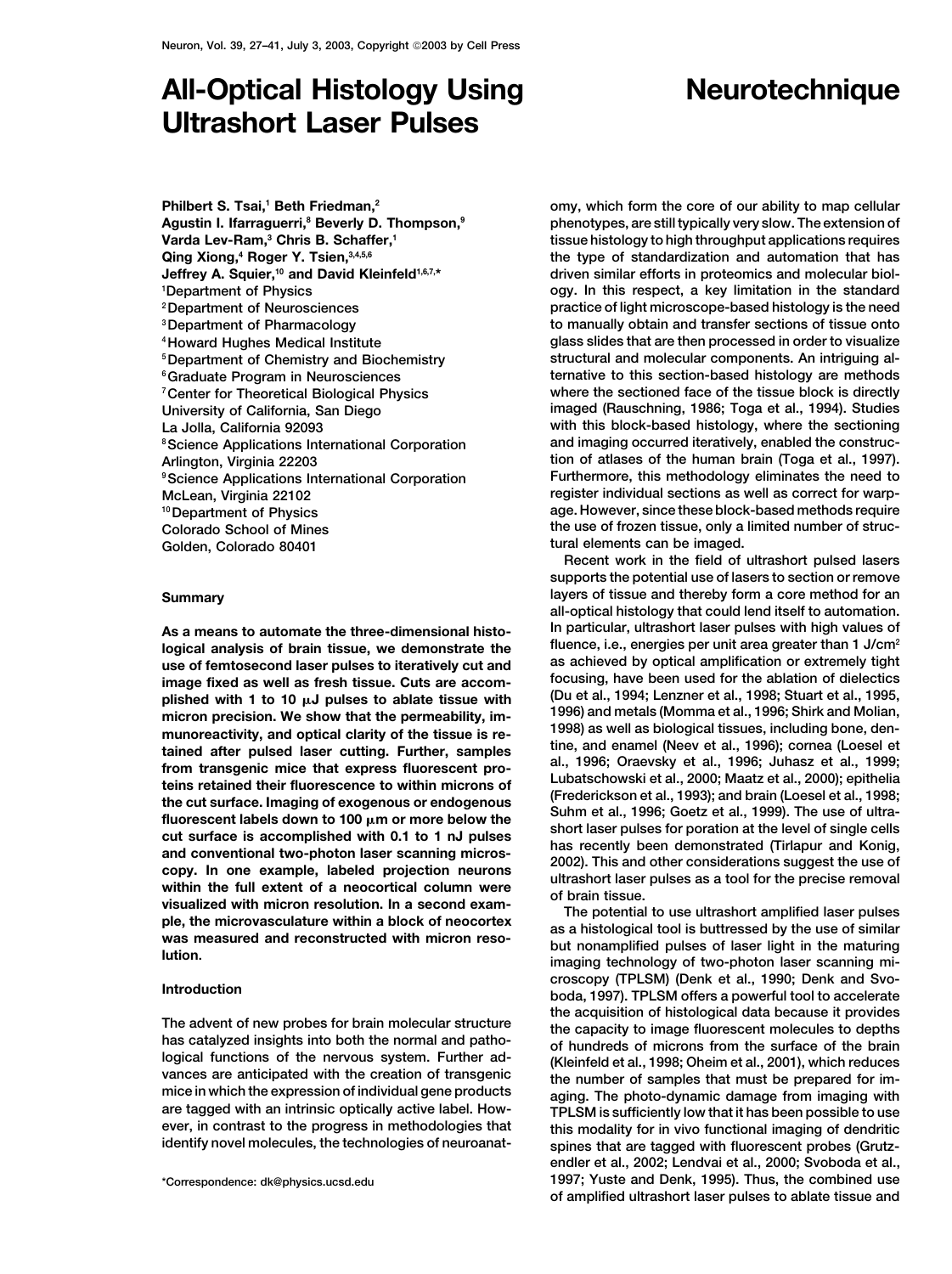

**Figure 1. The Iterative Process by which Tissue Is Imaged and Cut in All-Optical Histology (A) A tissue sample (left column) containing two fluorescently labeled structures is imaged by conventional two-photon laser scanning microscopy to collect optical sections through the ablated surface. Sections are collected until scattering of the incident light reduces the signal-to-noise ratio below a useful value; typically this occurs at 150 m in fixed tissue. Labeled features in the resulting stack of optical sections are digitally reconstructed (right column).**

**(B) The top of the now-imaged region of the tissue is cut away with amplified ultrashort laser pulses to expose a new surface for imaging. The sample is again imaged down to a maximal depth, and the new optical sections are added to the previously stored stack.**

**(C) The process of ablation and imaging is again repeated so that the structures of interest can be fully sectioned and reconstructed.**

**of unamplified pulses to image tissue could be envi- with ultrashort pulses of infrared laser light to provide sioned to permit iterative ablation and imaging of a tis- diffraction-limited volumetric data that is used to recon-**

**amplified ultrashort laser pulses will produce concurrent necessary, and then imaged using TPLSM (Figure 1). secondary damage that would render the faced-off The region of the tissue that has been imaged is subseblock of tissue unusable for imaging with TPLSM. For quently removed by laser ablation with amplified ultraexample, a loss of image resolution could result from short laser pulses. The newly exposed surface is then photo-induced damage to proteins in the tissue adja- restained, if necessary, then imaged, and then ablated. cent to the ablated surface, sufficiently high levels of The sequence repeats serially until the desired volume photo-induced autofluorescence in the adjacent tissue, of tissue has been analyzed. This leads to a digitized or cavitation of the ablated surface to create craters block of optical sections from the labeled tissue that that extend the full imaging depth of TPLSM. The present reveals features within the block of tissue (Figure 1). The study addresses these issues and advances the devel- ability to maintain the physical location of a sample, and opment of an all-optical histology. We test if laser abla- the ability to use samples in the unfrozen state, suggests tion methods preserve optical properties so that TPLSM the utility of this path to automate histological analysis. may be used for imaging intrinsic and applied fluores- In our realization, the tissue to be processed is posicent probes, and if these images may be used to recon- tioned on an automated X-Y translation table that can struct three-dimensional architectonics in a region of be moved in a raster pattern across the focus of the the brain. amplified laser beam. To facilitate milling the smoothest**

sue preparation (Figure 1). **Support the architectonics of labeled cells or microvascu-A priori, it is unclear if the ablations performed with lature. The surface layers of the tissue are stained, if**

**possible cuts, we direct the laser typically through a Realization water immersion objective with a numerical aperture (NA) in the range from 0.2 to 0.7 NA. Objectives with The all-optical histology technique makes use of suc- a lower NA promote white-light generation, which will cessive iterations of imaging with TPLSM and ablation degrade the fidelity of the laser pulse (Ashcom et al.,**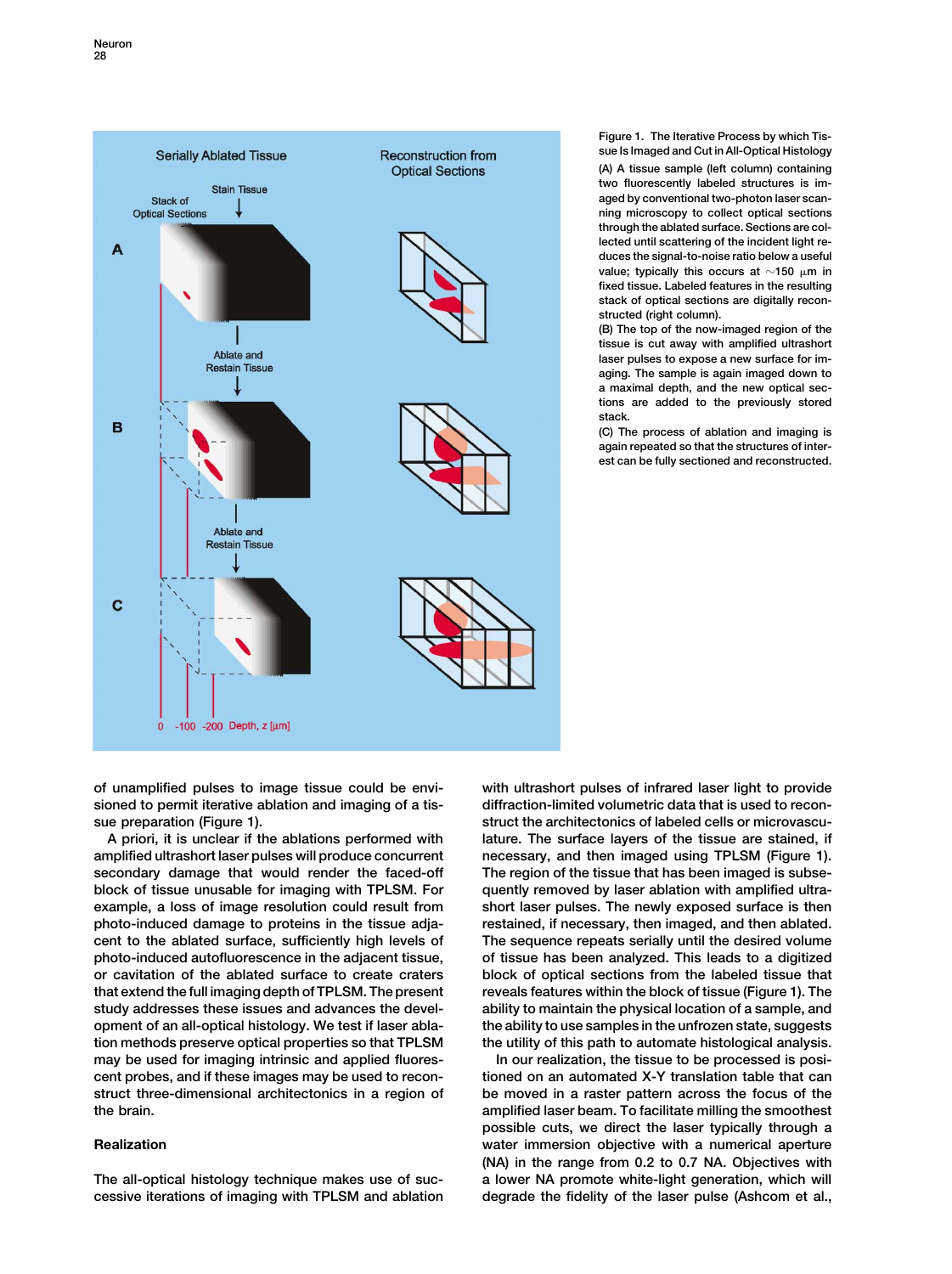

**Figure 2. Schematic of the Mechanical and Optical Aspects of the Amplified Ultrashort Laser Ablation and Subsequent TPLSM Imaging**

**(A) Cutting is performed with high-energy pulses, i.e., typically 1 to 10 J, and high numerical aperture objectives, i.e., typically 0.2 to 0.7 NA, to ablate small volumes, i.e., typically 10 to 100 femtoliter, with relatively high precision. The focus region is in red; this region approximately corresponds to the ablation volume at the threshold energy for ablation.**

**(B) Configuration of the tissue and tissue platform for cutting with a high NA objective. The focus of the laser beam is adjusted by changing the height (axial dimension) of the objective, and the tissue is ablated by smoothly moving the tissue platform in a raster pattern (lateral dimensions) through the use of computer-controlled stepping motors.**

**(C) Schematic of major optical components. The laser oscillator is Titanium:Sapphire with a pulse width of 120 fs that is used both as the source for the two-photon microscope and as a seed for a multipass optical amplifier. The pump lasers are a continuous wave (CW) solidstate laser for the oscillator and a pulsed solid-state laser for the amplifier. The beam diagnostics include a power meter, spectrometer, and autocorrelator. Only the major illumination optics for TPLSM, including the scanners, scan lens, tube lens, and objective lens, and the major detection optics for TPLSM, including the dichroic mirror, collector lens, and photomultiplier tube, are shown. The polarization optics and polarizing beam splitter cube serve to overlay the paths of the imaging and ablation beams. Lastly, laser timing circuitry for the amplifier as well as the computer control for the two-photon microscope and associated data acquisition are not shown. See Experimental Procedures for details.**

**based on considerations that tie the NA of the micro- a polarizing beam splitter between the tube lens and scope objective to the ablated volume (see Appendix). objective. The foci of these beams are aligned to coin-**The beam is focused at the surface of the tissue or just **deep to the surface (Figure 2A). The tissue is mounted 800 nm while we imaged at wavelengths that selectively on a goniometer to allow leveling and alignment of the highlighted different features in the tissue. tissue surface relative to the optical axis that is defined by the objective. A motorized stage allows movement Results of the preparation to effect continuous tissue removal (Figure 2B). For the optimization studies described be- Ablation Parameters low, the tissue was typically ablated with a raster scan We use a succession of point ablations to remove chan-**

**2002). The choice of the numerical aperture is further tagged with orthogonal polarizations and mixed with** ) of  $\lambda \approx$ 

**pattern to remove thin layers, typically 5 to 20 m, after nels and planes of brain tissue. There are three paramewhich the objective was lowered relative to the sample ters that may be optimized for the ablation process. The and an additional layer was ablated. first is the fluence. This is set by the energy per pulse A single apparatus encompasses the ablation and and the choice of NA for the objective. The second is TPLSM imaging optics (Figure 2C). Ablation is accom- the rate of scanning. This is set by the speed of the plished with amplified laser light that uses an amplifier translation of the tissue and the repetition rate of the of local design and seed pulses that are picked off from optical amplifier, which changes the number of pulses the imaging beam. The ablation and imaging beams are delivered to a voxel in the tissue. The third is the axial**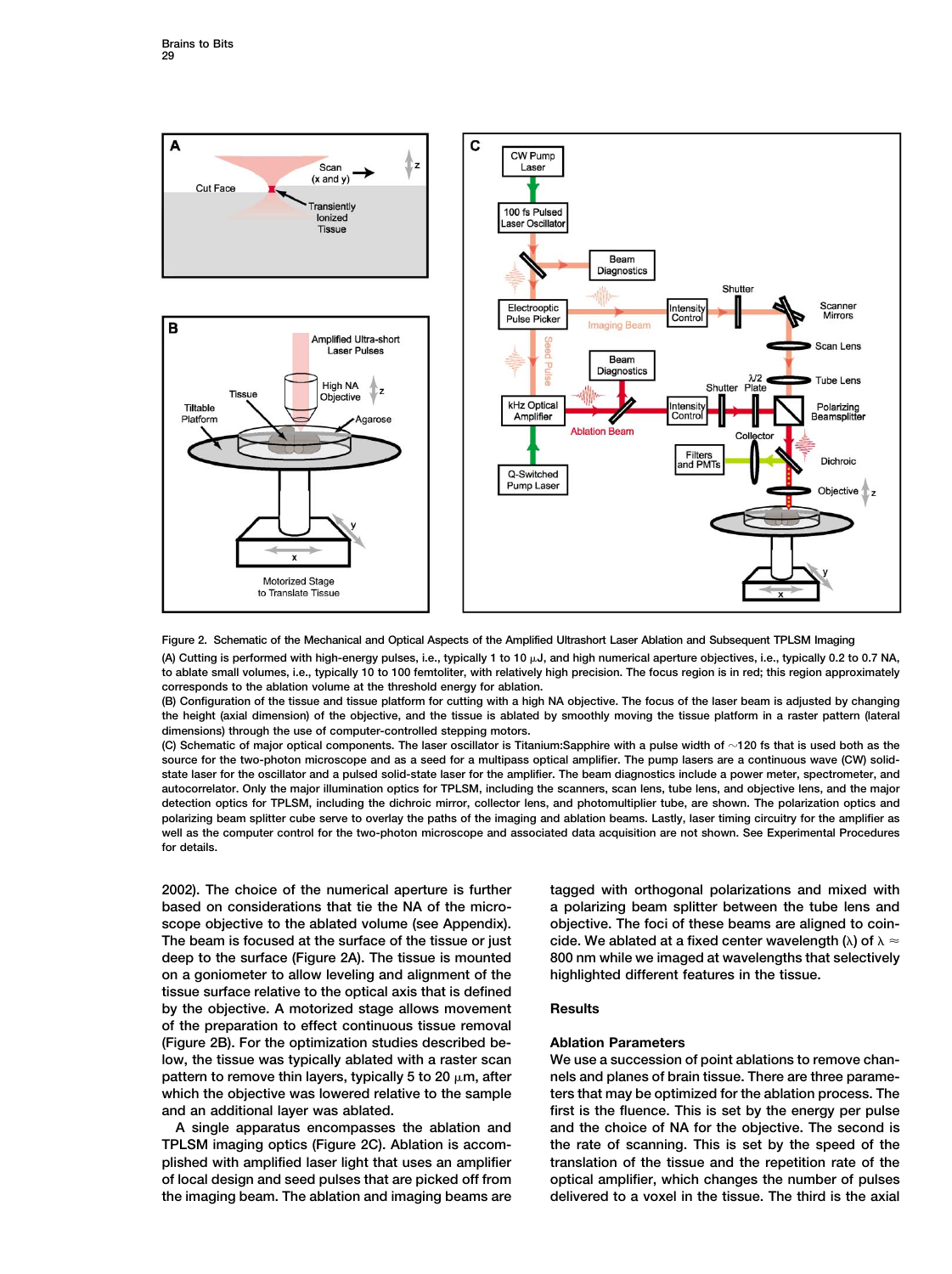

## **Figure 3. Threshold and Fine-Scale Tissue Cutting and Associated Surface Roughness**

**(A) Array of ablation craters, in fixed neocortical tissue from rat, as a function of the energy per pulse (vertical axis) and number of laser pulses (horizontal axis). Ablation was performed with a 10 magnification, 0.2 NA air objective. The distance between craters is 100 m. The image** is a single section obtained with TPLSM at  $\lambda = 760$  nm to highlight intrinsic fluorescence. The yellow circle highlights the lowest energy at **this NA for clearly observed ablation in a single pulse.**

**(B) Transverse maximal projection through the ablation volume created by a single pulse at an energy of 0.65 J. The sections were obtained as for (A). Note the intrinsic fluorescence that surrounds the ablated dark, inner region.**

**(C) A line cut in fixed cerebellar tissue from a CFP-transgenic mouse to further demonstrate the precision of the cutting process. The laser was focused onto the preparation with a 10 magnification, 0.3 NA air objective, and four passes, at a scan rate of 0.1 mm/s, were made to** cut each line. The energy per pulse was 2.0 µJ. The optical sections were obtained with TPLSM at  $\lambda = 850$  nm and the image corresponds to maximal projections through a depth of  $3 \mu m$ .

**(D) Lines cut in fixed neocortical tissue from mouse to demonstrate the reproducability of the cutting process with ultrashort laser pulses. The laser was focused onto the preparation with a 10 magnification, 0.3 NA air objective, and two passes, at a scan rate of 0.1 mm/s, were** made to cut each line. The energy per pulse was 0.5 μJ. The optical sections were obtained with TPLSM at λ = 750 nm to highlight intrinsic **fluorescence; the top view corresponds to a maximal projection through a depth of 20 m at and just below the surface, while the side view** is a maximal projection over a lateral distance of  $3 \mu m$ .

**(E) Detail of the cut surface for fixed cortex from mouse cut with pulsed laser light. The laser was focused onto the cut face with a 20 magnification, 0.5 NA water objective, and single passes, at scan rates of 2 to 4 mm/s, were made to optically ablate successive planes at a depth of 10 m each. The energy per pulse was 7.5 J. The samples were stained with 5-hexadecanoylamino-fluorescein and imaged with** TPLSM at  $\lambda$  = 800 nm. The root-mean-square variation of the surface across a 100 µm by 100 µm area is indicated in the following panels. **(F) Detail of the cut surface for fixed and frozen neocortex from mouse that was cut with a cryostat.**

**(G) Detail of the cut surface for fixed neocortex from mouse that was cut with a Vibratome.**

**these cutting parameters relies primarily on TPLSM imaging of the cut block face at a range of magnifications. We observed formation of a crater at a minimum en-Point Ablations ergy of 0.63**  $\mu$ J for a single pulse application with this

pulses and the spatial extent of the point ablations, we are of  $F_T \sim 3$  J/cm<sup>2</sup> at the focus for the parameters of **systematically varied both the energy per pulse and the our beam at the threshold for ablation. The ablation number of pulses to generate an array of ablation sites volume has a greater depth along the** *z* **axis than width in fixed neocortex from rat. The ablations took the form along the** *x* **and** *y* **axes (Figure 3B), consistent with a of small craters of graded sizes with the largest holes simple model (see Appendix). Further, an increased made by 510 consecutive 5 J pulses (Figure 3A). The number of laser pulses only weakly compensates for bright border surrounding each hole stems from an in- lower pulse energies, i.e., by approximately 2-fold for crease in autofluorescence that accompanies the laser 130 pulses (Figure 3A). Thus, cutting is most efficient,**

step size between ablated layers. The evaluation of cutting. This autofluorescence is enhanced by illumination of the preparation near  $\lambda \approx 750$  nm (Xu et al., 1996).

**To establish the relationship between the energy of the array (Figures 3A and 3B), which corresponds to a flu-**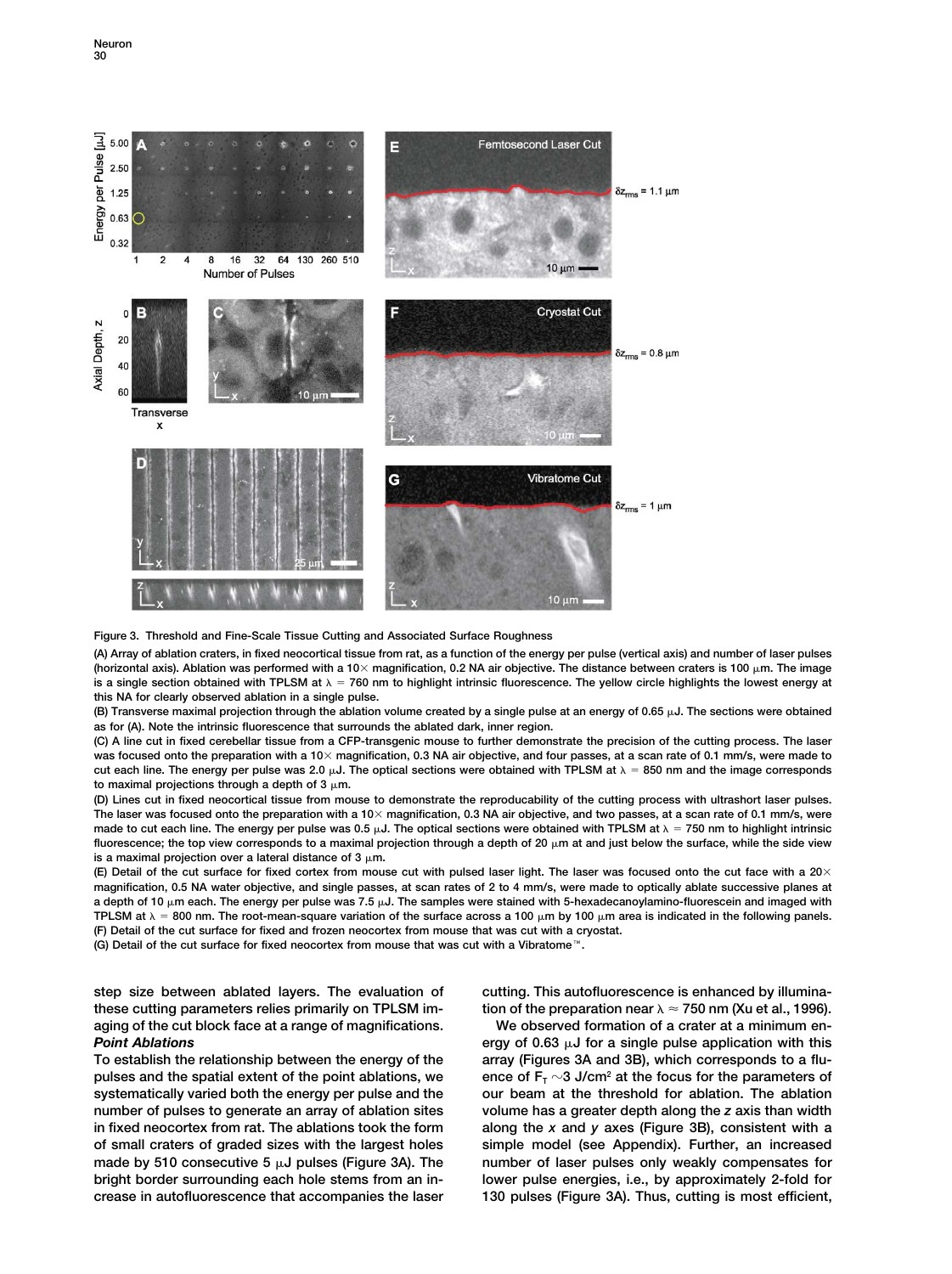pulses whose fluence lies above the threshold value.  $\mu m$ , the local roughness was  $\delta z_{NMS}^{\text{subsame}} \approx 1 \mu m$ . Thus, the **This implies that the scan rate should be chosen to roughness of the optically ablated surface is similar to insure approximately one area of ablation per pulse. For that of surfaces that are cut frozen or unfrozen with a 0.2 NA lens and the 1.2 kHz repetition rate of our traditional knives. We further conclude that the roughness amplifier (Experimental Procedures), the maximum scan of a block face that is trimmed with amplified ultrashort** rate is limited to approximately 5 mm/s. Of interest, the laser pulses is well within the depth of imaging with **threshold value of the fluence is in agreement with the TPLSM, so that the two methods are compatible. value of the threshold for laser ablation of bovine brain tissue that was freshly dissected (Loesel et al., 1998) as Large-Scale Volume Ablation well as for laser ablation of various glasses (Stuart et Although the extent of collateral heating is believed to al., 1996). be negligible for ablations with ultrashort laser pulses**

**when fixed brain tissue is translated across a beam that imaging properties of the preparation. We considered is focused at the surface of the tissue. The scale of the ablation of millimeter-sized slabs in fixed neocortical** these fine cuts is on the order of 2  $\mu$ m in diameter, as tissue from rat (Figure 4A), for which we chose an axial **observed in cuts through Purkinje cell somata and nuclei step size of 20 m. Sets of five consecutive ablation that were endogenously labeled with cyan-emitting fluo- scans were performed to remove a slab of approxi**rescent protein (CFP) and imaged at  $\lambda = 850$  nm (Figure **3C). The reproducibility of both the diameter and depth peated three times to form a staircase pattern of reof these cuts is illustrated by a parallel array of ten maining tissue. We observed that ablated tissue was channels cut in fixed neocortical tissue (Figure 3D, top). readily cleared by the saline buffer, so that debris did The corresponding troughs to each channel measure not accumulate or stick to the cut surfaces. At the macapproximately 6 m to their deepest point (Figure 3D, roscopic level, the cut surfaces appeared flat, with bottom). This sets the scale for the finest cuts that can sharply defined walls. A side view of similar cuts was be made and also establishes the capacity to make obtained in tissue that was en block stained, after ablareproducible long channels in brain tissue. tion, with 5-hexadecanoylamino-fluorescein (Figure 4B).**

**The roughness of the ablated surface formed by the reliably remove tissue from unfrozen brains, we tested removal of a plane of brain tissue was evaluated in order these methods with embryonic mouse brain. This tissue is particularly difficult to section with traditional tech- to determine if TPLSM would be an effective imaging tool with tissue that was prepared with ultrashort laser niques, largely because of the low content of glia and** pulses. In particular, a sufficiently great roughness **would detract from the advantages of TPLSM imaging. tissue, with its relatively high transmission of light, ap-Large channels, several hundred microns in width, were pears to be ideally suited for the all-optical histology ablated into fixed neocortex from mouse using an axial technique. We thus considered the large-scale ablation step size, i.e., z step, of 10 m and, as a conservative and imaging of perfused and fixed mouse embryos as measure, relatively high fluence. The surface of the ab- early in development as E15. The embryos were lated channel was stained with 5-hexadecanoylamino- mounted in agarose with the lateral surface of the head** fluorescein, a lipid soluble dye. Subsequently, the tissue exposed. Multiple ablation passes at increasing axial<br>was mechanically cut along a plane perpendicular to depth were performed until over 800 µm of tissue depth was mechanically cut along a plane perpendicular to depth were performed until over 800  $\mu$ m of tissue depth the iragility of un-<br>the length of the ablated channel. A short strip along was removed (Figure 4C). Despite the the length of the ablated channel. A short strip along the ablated surface was imaged at a wavelength of  $\lambda =$ **800 nm and the variations in height were analyzed to brain and lateral ventricle appeared normal after largequantify the roughness of the surface (Figure 3E). We estimated the root-mean-square (RMS) deviation of the ablated surface to be (n 40 sections; see Experimental Test of Photo-Damage**

$$
\delta z_{\text{RMS}}^{\text{ultrashort pulses}} = 1.1 \pm 0.1 \ \mu \text{m (mean } \pm \text{ SEM)}
$$

$$
\delta z_{\text{RMS}}^{\text{crVostat}} = 0.8 \pm 0.1 \ \mu \text{m}.
$$

**A final comparison was made with similarly fixed but of fluorescence in tissue from transgenic animals that unfrozen tissue blocks that were faced off with a Vibra- expressed fluorescent proteins.** tome<sup>TM</sup> (Figure 3G). Here, the surface exhibited some

**in terms of total energy expenditure, with one or few large-scale variations, but on the fine scale of 1 to 100**

*Line or Channel Ablations* **(Loesel et al., 1998), it was important to test if scaling We next tested the fidelity with which lines could be cut up the volume of ablations in brain tissue preserves the mately 100**  $\mu$ m in total thickness. This process was re-**The edges of these cuts appear smooth.**

**Surface Roughness**<br>The roughness of the ablation surface formed by the **Algebra Communtum** reliably remove tissue from unfrozen brains, we tested **frozen embryonic brain tissue, the gross structure of the**

**Procedures): Our strongest concern in the use of ultrashort laser pulses for histology was the retention of normal tissue RMS 1.1 0.1 m (mean SEM). properties in the adjacent, unablated regions. We evalu-**For comparison, similarly fixed neocortical tissue from<br>
mouse was equilibrated in 30% (w/v) sucrose, rapidly<br>
frozen, and cut with a cryostat (Figure 3F). An analysis<br>
of the surface roughness of a block face from which 1 **m sections had been cut yielded sessed by immunostaining adrenergic projection sys**tems in the neocortex; (3) the induction of increased **RMS 0.8 0.1 m. autofluorescence in cortical tissue; and (4) the retention**

**(Figure 3G). Here, the surface exhibited some To test for integrity of cell surface membranes, laser-**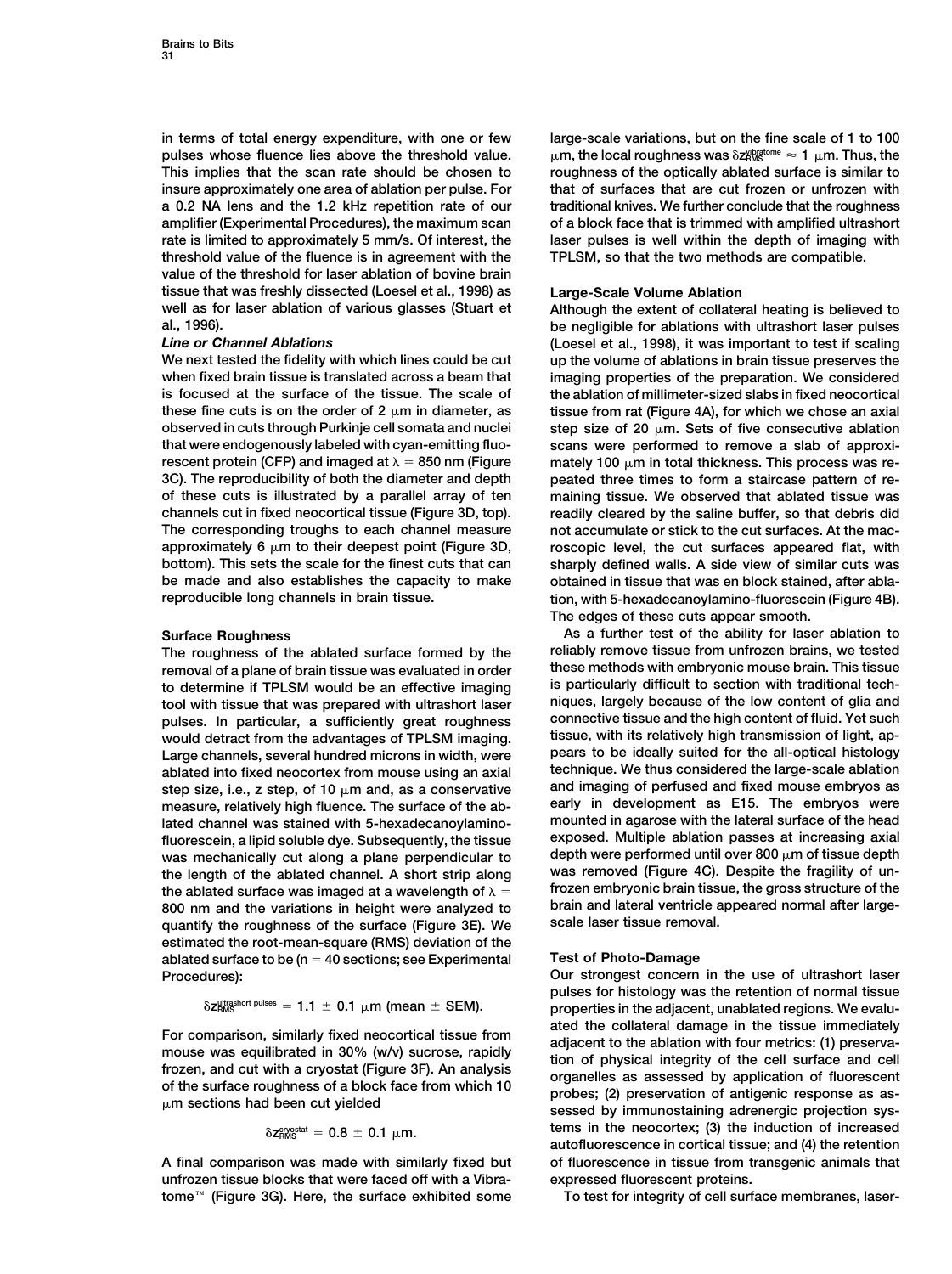

**Figure 4. Demonstration of Large-Scale Tissue Cutting in Adult and Embryonic Tissue (A) Macroscopic images and accompanying cartoons of three successive ablations in fixed cortical tissue from rat. A coronal section in the posterior part of one hemisphere was prepared with a mounted knife. The laser was focused onto the cut face with a 10 magnification, 0.2 NA air objective. Single passes, at a line-scan rate of 1.5 mm/s, were made to optically ablate successive planes** at a depth of 20  $\mu$ m each. The first cut re**moved a 3 mm by 3 mm square to a depth of 250 m into the tissue. This was followed by a second cut to remove a 2 mm by 2 mm square to a depth of 350 m and a third cut to remove a 1.5 mm by 1.5 mm square to a final depth of 470 m. The energy per pulse** was 33  $\mu$ J. The images were obtained with **bright-field microscopy.**

**(B) Side view of a double channel cut into fixed cortical tissue from mouse, prepared as in (A). The laser was focused onto the cut face with a 20 magnification, 0.5 NA water objective, and single passes, at scan rates of 2 to 4 mm/s, were made to optically ablate successive planes at a depth of 10 m each. The first cut removed a 1 mm by 1 mm square to a depth of 200 m, while the second removed a 0.5 mm by 0.5 mm square to a final depth of 360 m. The energy per pulse was 7.5 J. The cut squares were stained with 5-hexadecanoylamino-fluorescein,** then bisected with a knife and imaged on edge with TPLSM at  $\lambda = 800$  nm.

**(C) Macroscopic images and accompanying cartoon of the head of an E15 embryo after a two-step ablation sequence. The laser was first focused onto the tissue with a 10 magnification, 0.3 NA water objective, and single passes, at a scan rates of 4.0 mm/s, were made to optically ablate successive planes at a depth of 50 m each for a total depth of 550 m below the original surface; the energy per pulse was 23 J. The laser was then focused onto the tissue with a 20 magnification, 0.5 NA water objective, and single passes at the same scan rate ablated successive planes at a depth of 10 m each for an additional depth of 250 m; the energy per pulse was 24 J. Skin, bone, and vasculature, as well as neuronal tissue, were cut.**

**ablated embryonic tissue was stained by the surface of protein antigenic reactivity and immunolocalization. application of 5-hexadecanoylamino-fluorescein and A measure of possible collateral damage was the antiimaged with TPLSM along the same axis as used for genic response of tissue for tyrosine hydroxylase (TH), the ablation (Figures 5A–5C). Under low magnification, an enzyme that is required for the synthesis of mono**we observed that there was no distortion of the brain amine neurotransmitters such as dopamine and nor**topology, despite the prominent size of lateral ventricles adrenaline. In the telencephalon, TH-containing fibers in embryos (Figure 5A). Examination at higher magnifica- form scattered and diffuse plexi of thin axons (Cooper tion shows that a multitude of tissue types, including et al., 1996). We examined the survival of TH immunoreskin, bone, and brain, have been cleanly cut (Figure 5B). activity immediately adjacent to an ablated surface after High-resolution images of the ventricular zone in the a channel was cut with amplified ultrashort laser pulses lipid-stained material reveals chains of neurons whose whose fluence was well above threshold, as in Figure orientation and shape are consistent with those from 4B. The brain was then equilibrated with sucrose to preparations of embryonic mouse cortex that have been allow for sectioning on a freezing-sliding microtome in frozen or hardened in embedding media for conven- a plane that was oriented perpendicular to the ablated tional histological sectioning (Figure 5C; Levitt et al., surface. Free-floating sections were then stained with**

mouse cortex, imaged at  $\lambda = 800$  nm, was observed to **lar zone show examples of condensed chromosomes high magnification, to extend out into the edge of the dence (asterisk in Figure 5F). These features are consis- were either perfusion fixed (Figure 5H) or exsanguinated tent with the known cell division that takes place at the without fixation (Figure 5I). Note that the surface of the base of the ventricular zone in mammalian cortex during brain that was not laser ablated has a similar appearance its neurogenesis (Takahashi et al., 1995). These data to that of the laser-ablated cut surface (Figure 5G). This demonstrate that all-optical histology is a tool to ablate post hoc analysis shows that antigenicity and therefore and image the embryonic brain with diffraction-limited protein conformation, at least for the TH antigen, is respatial resolution, as collateral damage from the ablation tained in tissue after laser ablation. process does not markedly distort brain structure down to the level of chromosomes. Endogenous Fluorescence and Wavelength Selection**

Given the labile nature of protein, it was important to fluorescent labels from endogenous fluorophores in **test if optical histology is compatible with preservation transgenic animals. Specifically, we used animals that**

**1981; Rakic, 1972; Takahashi et al., 1995). antibodies for TH, which were visualized as a dark reac-The application of acridine orange to laser-ablated tion product. At low magnification, the dense immuno- 800 nm, was observed to staining persists without decrement near the ablation stain nucleic acids in both cell cytoplasm and nucleus surface (Figure 5G). Furthermore, the TH fibers that (Figures 5D–5F). High-resolution images of the ventricu- course dorsal to the corpus callosum could be seen, at and dividing cells with clear metaphase plates in evi- laser-ablated brain tissue with tissue from rodents that**

**We consider the possibility of laser-induced increase in Assay for Immunoreactivity autofluorescence, as this could limit the detection of**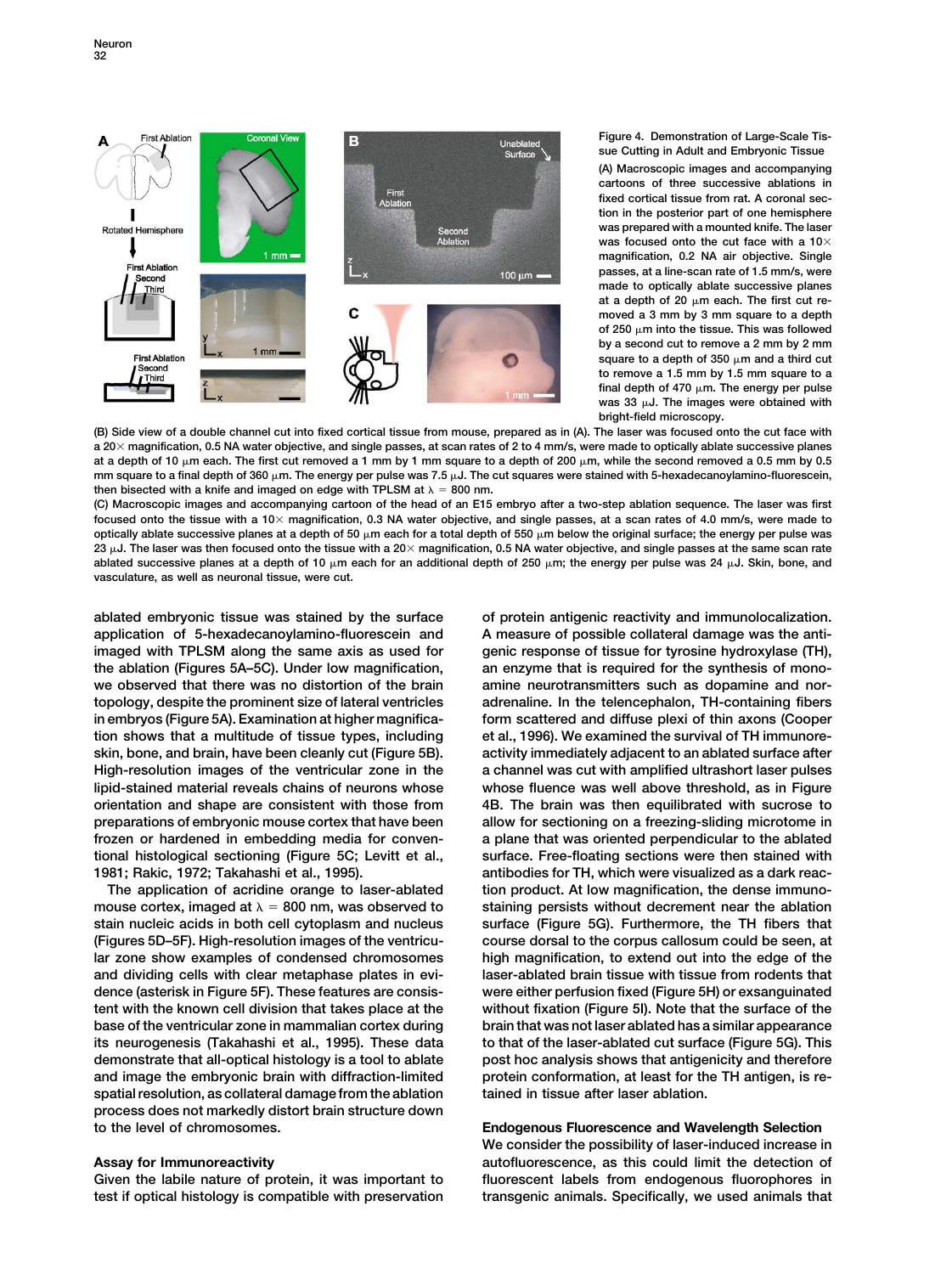

**Figure 5. Preservation of Cellular Integrity as Assayed with Labels of Subcellular Structures**

**(A–C) Images from the head of an E15 embryo, in which the laser was focused onto the tissue with a 20 magnification, 0.5 NA water objective, and single passes at a scan rate of 4.0 mm/s were used to ablate successive planes at a depth of 10 m; the energy per pulse was 24 J. The cut surface of the tissue was stained with the fluorescent lipid analog 5-hexadecanoylamino-fluorescein, and opti**cal sections were taken with TPLSM at  $\lambda =$ **800 nm. The successive panels show single sections with increasing magnification, as outlined by the white boxes. Note that the cell somata are unstained (C). The asterisk points to a cell in the ventricular zone (C) that has recently undergone division.**

**(D–F) Tissue from a second embryonic mouse, prepared identically to that in (A) to (C), was stained with the water-soluble nucleic acid dye acridine orange and optical** sections were taken with TPLSM at  $\lambda = 800$ **nm. The successive panels show single sections with increasing magnifications. The asterisk points to a cell in the ventricular zone (F) that is undergoing division.**

**(G) Immunoreactivity near an optically cut surface in fixed neuronal tissue. The laser was focused onto the cut face of the tissue with a 20 magnification, 0.5 NA water objective, and single passes, at a line-scan rate of 4.0 mm/s, were made to optically ablate successive planes at a depth of 10 m each. The** channel had a final depth of  $370 \mu m$ . The **energy per pulse was 2.2 J. After completion of the optical cutting, the tissue was frozen, physically sectioned on a sliding microtome** at a thickness of 25  $\mu$ m, immunostained with **anti-tyrosine hydroxylase, and visualized with DAB. The tissue was imaged under brightfield microscopy. The brown regions correspond to immunostained axons and cell bodies.**

**(H) Tissue prepared and stained similarly to that in (G) but imaged at high magnification under Nomarski optics to illustrate the cutting of individual axons (\*).**

**(I) Immunoreactivity near an optically cut surface in fresh neuronal tissue. Conditions for cutting were the same as in (G), except that the tissue was cut at a scan rate of 2.0 mm/s and the energy per pulse was 23.3 J. Note the dark reaction product close to the cut surface.**

**expressed yellow cameleon 3.0, a fusion protein that vasculature can be visualized down to a depth of apcontains cyan-emitting fluorescent protein (CFP) as one proximately 150 m below the ablated surface (Figure constituent, in the walls of the cortical vasculature (Ex- 6B). Thus, the increase in autofluorescence close to the perimental Procedures). Our sample consisted of fixed ablated surface does not impede imaging deep into the tissue from neocortex of the transgenic animals in which tissue since this potential problem is circumvented by a 100 m wide channel was ablated. The direction of imaging with wavelengths of 850 nm or longer. the imaging beam paralleled that used for the ablation; The observation of significant autofluorescence near** we present maximum projections normal to the beam **path in order to assess the induction of autofluores- length absorption by molecules such as nicotinamide** cence near the ablated surface. When imaged at  $\lambda =$ **750 nm, a relatively high level of autofluorescence is above (Figures 6A and 6B), absorption by this and other seen in tissue that lies within 20 m of the ablated sur- molecules that are involved in cell energetics (Xu et** face (Figure 6A). When imaged at  $\lambda = 850$  nm, labeled

 **750 nm is consistent with the increased short-wave- adenine dinucleotide (NADH) (Figure 6C). As shown** al., 1996) may be circumvented by imaging at longer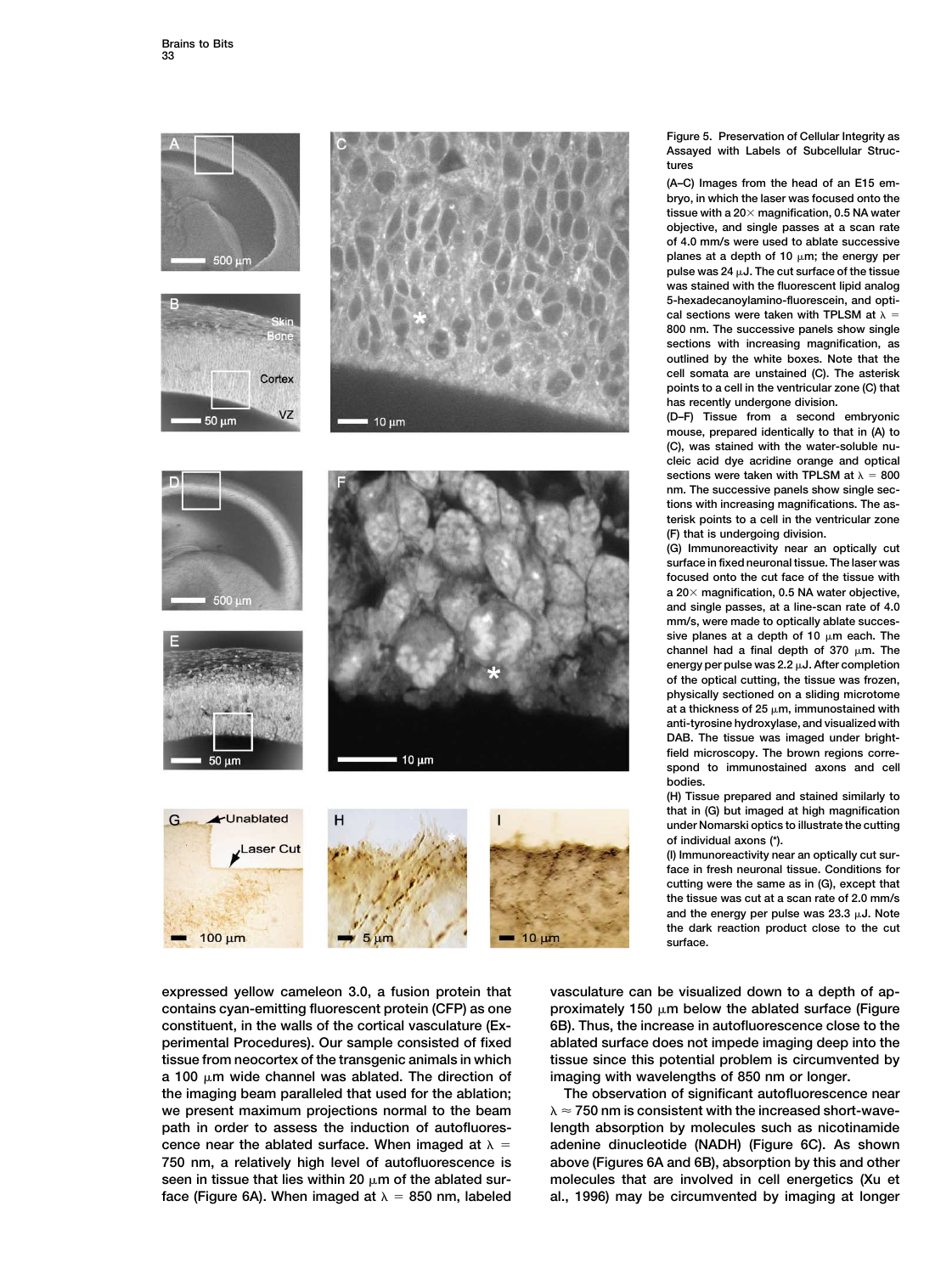



a CFP-transgenic mouse with a 20 $\times$  magnification, 0.5 NA water

This wavelength excites a high level of background autofluores-

**(B)** The sections obtained with the longer wavelength,  $\lambda = 850$  nm,

for fluorescein corresponds to that for the lipid analog 5-hexadeca**noylamino-fluorescein (Xu and Webb, 1996), the spectrum for acri**dine orange bound to DNA corresponds to the nucleic acid stain **Discussion (Bestvater et al., 2002) and has uncalibrated units, and the spectra for CFP and YFP correspond to labels in the transgenic mice (Tsai We have demonstrated the use of amplified ultrashort et al., 2002).**

labeling with the endogenous fluorescent proteins CFP, 5) animals. In combination with established labeling pro**for which the two-photon absorption has a broad peak cedures (Figure 1), two-photon laser scanning micros**between  $\lambda \approx 820$  and 880 nm, and yellow-emitting fluo**rescent protein (YFP), for which the two-photon absorp- niques (Figure 9), the ablation process comprises a set** tion peaks near  $\lambda \approx 950$  nm (Figure 6C). Practical consid**erations, which include the decrease in power from the tion, and quantification of neuronal (Figure 7) and vascu-Ti:Sapphire laser oscillator at long wavelengths and the lar structures (Figure 8). The use of laser light to perform decreased transmission of common objectives at long both physical sectioning and optical imaging constitutes wavelengths, suggested the utility of an excitation wave- a novel methodology that obviates the need to freeze** length of  $\lambda \approx 920$  nm for YFP in our apparatus.

**issue of three-dimensional reconstructions of labeled netic mutations that produce nonviable animals. tissue (Figure 1). In the first example, we performed The present work shares elements with two recent serial ablation and imaging of the fixed neocortex of technologies in neuroanatomy. The first is the demontransgenic mice in which infragranular projection neu- stration of successive cutting and imaging as a means rons selectively expressed YFP (Feng et al., 2000). Opti- to form atlases of the human brain (Rauschning, 1986; cal imaging and ablation was performed in the radial Toga et al., 1994). In this procedure, the entire head is**

**direction over a lateral extent of 200 m. Each iteration of imaging comprised a total depth of approximately 110**  $\mu$ m, of which 60  $\mu$ m represented new information and 50  $\mu$ m represented overlap with prior images as a **means to cross-check alignment. The image stacks are displayed as a maximal projection in the coronal direction (Figure 7A). The stacks from 24 iterations of cutting and imaging were overlaid and merged to generate a three-dimensional matrix of intensity values that extend the full depth of neocortex (Figure 7A). The maximal projection of this matrix allows visualization of fine structures, which are highlighted with the contrast inverted (Figure 7B) and compares favorably with the published coronal images (cf. Figure 7B with Figure 7E of Feng et al., 2000).**

**Next, to demonstrate the volumetric reconstruction of extended microscopic structures, we performed serial ablation and imaging of the fixed neocortex of CFP transgenic mice in which the neocortical vasculature in a medial region of parietal cortex expresses CFP (Figures 8A–8D). Each stack of images comprised a total thick**ness of approximately 200  $\mu$ m, and stacks from four **iterations of cutting and imaging were overlaid to gener- Figure 6. Wavelength Selection for Imaging into Ablated Tissue** The laser was focused onto the cut face of fixed cortical tissue from **ate a three-dimensional matrix of intensity values.** The<br>The laser was focused onto the cut face of fixed cortical tissue from **a** can be a CFP-transge **objective, and single passes, at a line-scan rate of 4.0 mm/s, were with standard imaging processing routines to extract made to optically ablate successive planes at a depth of 10 m the edges of the walls (Experimental Procedures). This** each. The channel had a final depth of 170  $\mu$ m. The energy per<br>pulse was 2.2  $\mu$ J.<br>(A) The only a set in the set of the underly-<br>ing vasculature that can be rendered by ray-casting and<br>This wavelength averities a bigh **cence. architecture of the vasculature is similar to that seen 850 nm, with latex casts (Harrison et al., 2002; Motti et al., 1986). which excites the CFP label and a much lower level of autofluores- Further, the volume of the vasculature can be quantified** cence. The labeled vasculature is now apparent.<br>
(C) Two-photon action spectra of selected fluorophores that are<br>
relevant for the imaging of brain tissue. The spectrum for NADH<br>
contributes to tissue autofluorescence (Xu

**laser pulses with fluences from approximately 6 to 600 J/cm2 to precisely ablate fresh and fixed neuronal tissue wavelengths. This suggests the utility of cell-specific from adult (Figures 3–8) and embryonic (Figures 4 and** copy (Figure 2), and volumetric reconstruction techof tools required for the all-optical analysis, reconstruc- **920 nm for YFP in our apparatus. or embed tissue and register cut sections, and thus is conducive to the complete automation of histology. Of Iterative Volumetric Reconstruction particular importance, the ability to readily and reliably** We now turn, by means of two examples, to the core process embryonic tissue is critical for the study of ge-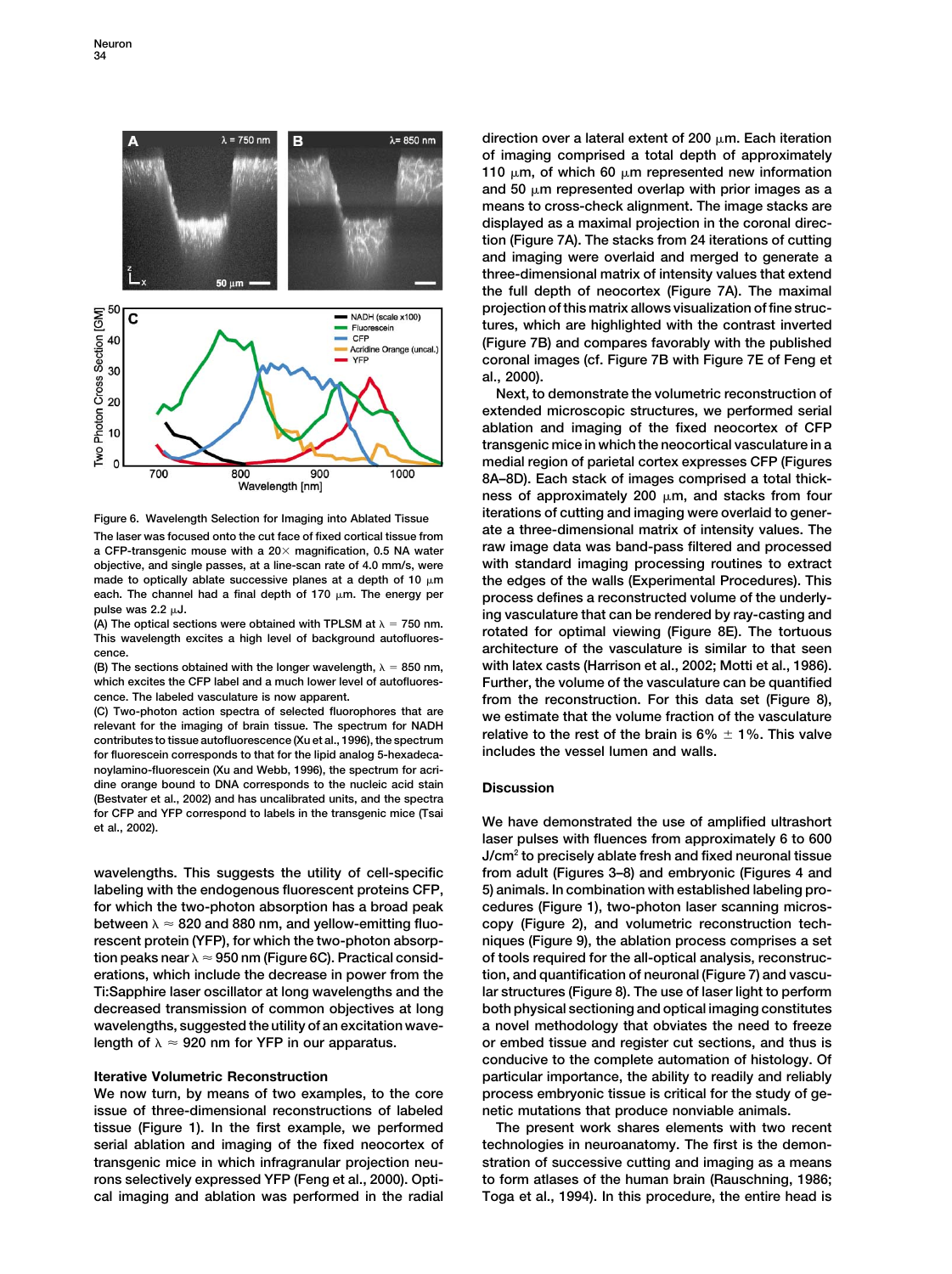

**Figure 7. Optical Cutting, Optical Sectioning, and Maximal Projection to Show Labeled Neurons in Neocortex in Mouse Neocortical Tissue (A) Iterative processing of a block of neocortex of a YFP labeled transgenic mouse. Twenty-four successive cutting and imaging cycles are shown. The laser was focused onto the cut face with a 20 magnification, 0.5 NA water objective, and single passes, at a scan rate of 4 mm/s, were made to optically ablate successive planes at a depth of 10 m each with total thicknesses between 40 and 70 m per cut. The energy per pulse was maintained at 8 J. Each stack of images represents a maximal side projection of all accumulated optical sections obtained** using TPLSM at  $\lambda$  = 920 nm. The sharp breaks in the images shown in successive panels demarcate the cut boundaries. **(B) Maximal side projection through the complete stack with the breaks removed by smoothly merging overlapped regions. The contrast is inverted to emphasize the fine labeling.**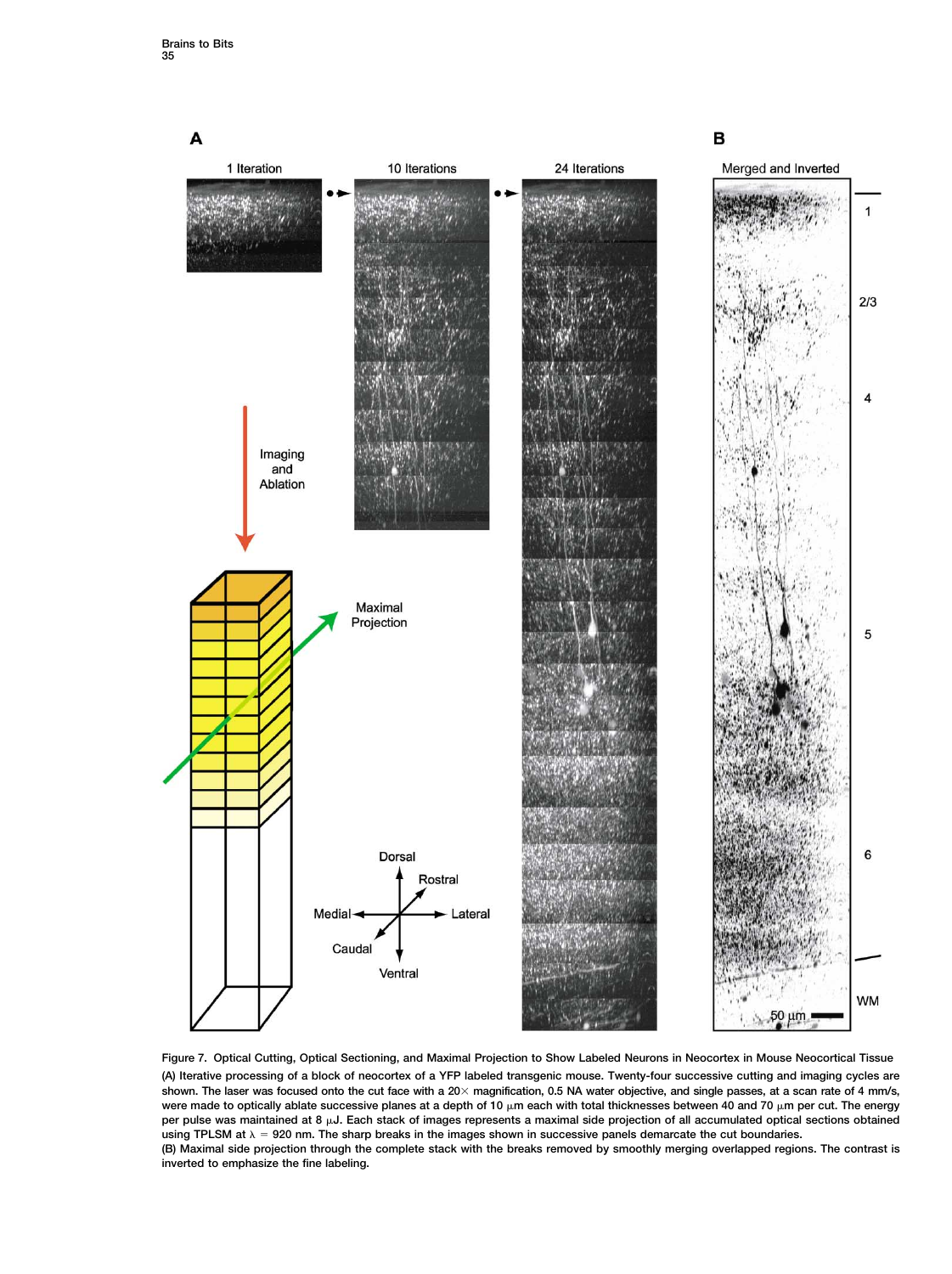

**Figure 8. Optical Cutting, Optical Sectioning, and Volumetric Reconstruction of Labeled Vasculature in Mouse Neocortical Tissue**

**(A–D) Serial reconstruction of vasculature in a block of neocortex of a CFP-labeled transgenic mouse. Four successive cutting and imaging cycles are shown. The laser was focused onto the cut face with a 20 magnification, 0.5 NA water objective, and single passes, at a scan rate of 0.5 mm/s, were made to optically ablate successive planes at a depth of 10 m each with total thicknesses of 70 m per cut. The energy per pulse varied from 0.4 to 1.7 J. Each stack of images in (A) through (D) represents a maximal side projection of all accumulated optical sections obtained using TPLSM at**  $\lambda = 850$  nm. The **sharp breaks in the images shown in successive panels demarcate the cut boundaries. (E) A volume rendering of the vasculature at the same azimuthal angle but rotated by 44 along their vertical axis. The raw data in (D) was processed by the numerical algorithm illustrated in Figure 9.**

**frozen and a heavy blade is used to section through Tissue Fidelity bone and soft tissue. The newly cut surface is imaged We observed that cutting with microjoule laser pulses under reflected light; the contrast between different led to clean cuts of axons (Figure 5H). There was an brain regions originates from differences in the distribu- overall root-mean-square surface roughness of approxition of cell sizes and myelination. While the resolution mately 1 m (Figure 3E), which is close to that obtained** is limited, i.e., typically 100  $\times$  100  $\times$  50  $\mu$ m<sup>3</sup> voxels with frozen tissue cut in a cryostat (Figure 3F). Further, **are recorded, it exceeds that of magnetic resonance despite potential photo-bleaching and photo-damage by the high-intensity laser pulses, i.e., 1014 W/cm2 imaging (Toga et al., 1997). By comparison with the at present technique, frozen tissue has limited optical pen- the focus, both antigenic recognition (Figures 5G–5I) and etration depth, so that only sections directly at a cut the fluorescence of endogenous fluorescent proteins surface may be recorded. Further, the surface may con- (Figures 6B, 7, and 8A–8D) were retained by the tissue tain microscopic defects formed by the action of the to within 10 m of the ablated region. Additionally, both blade. By comparison, all-optical histology permits dif- stain penetration and imaging through the ablated surfraction-limited images to be obtained throughout the face were resilient to the ablation process.** entire extent of the brain, i.e., approximately V<sub>focus</sub> = The relative lack of photo-damage may be understood  $0.5 \times 0.5 \times 1.0 \mu m^3$  voxels, albeit at the cost of more in terms of the low duty cycle of the amplified laser **complex machinery. complex machinery. complex machinery. light source and the relatively small number of quanta** 

**microdissection of small regions of tissue, or even single ilar to that used to determine the volume ablated on cells, with laser light (Eltoum et al., 2002). These methods each pulse (see Appendix) suggests that the absorption** are being rapidly adopted as a means to identify gene of fluorophores only within 10 to 30 microns of the ab**expression patterns on the cellular level by application lated region is saturated by the laser pulse. Given that of, for example, reverse transcriptase polymerase chain the pulse width of 100 fs is far less than a typical excitedreaction (RTPCR) methods on small numbers of cells state lifetime of 1 ns, fluorophores near the cut are likely that are identified and selectively laser microdissected to absorb less than 100 quanta as the beam scans from previously sectioned and stained tissues. The all- through the tissue. optical histology methods may offer a complementary approach to laser microdissection methods, in that the Process Time tissue of interest could be left intact as the surrounding We used the measured value of the single-shot threshtissue is removed in a preparation that would not have old fluence in a calculation based on a Gaussian beam been previously conventionally sectioned and slide- approximation to estimate the maximum possible ablamounted. tion rate. For an optimized amplifier that will deliver at**

**A second related technology in neuroanatomy is the absorbed outside the ablated volume. A calculation sim-**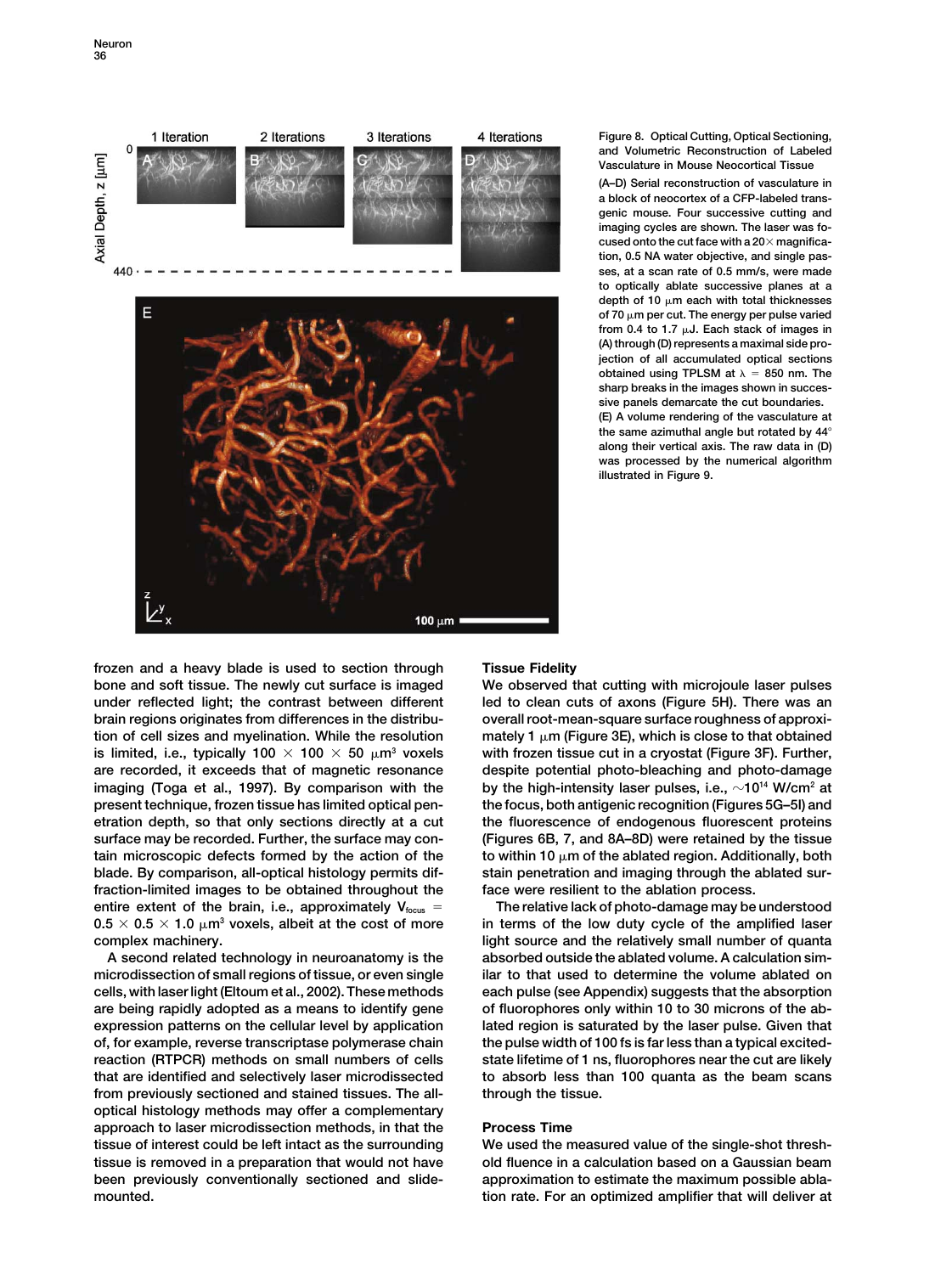

**Figure 9. Numerical Processing of Stacks of TPLSM Optical Sections to Form Three-Dimensional Images**

**(A) A single optical section through the neocortical vasculture of a CFP-labeled transgenic mouse. The lateral resolution is 0.49 m per pixel. (B)** The same section after low-pass filtering by convolution with a uniform  $5 \times 5$  pixel kernel.

**(C) The section after high-pass filtering. An intermediate, low-pass filtered image was constructed by convolving the raw image with a uniform**  $81 \times 81$  pixel kernel, and this intermediate image was subtracted from the image in (B).

**(D) The section after filtering by a nonlinear gain operation.**

**(E) The section after two passes of median filtering with a 5 5 pixel kernel to remove isolated processed pixels with nonzero values.**

**(F) Line scans through the level indicated by the arrows in (A). The upper traces in the top box have been offset by 50 pixels while that in the lower box was offset by 256 pixels. Note how the peaks in the signal at the vessel walls are sharpened, and the noise suppressed, between the scans through raw (A) and processed (B–E) sections.**

**objective and which operates at a 20 kHz repetition rate bodies and the use of a kinematic mount to reposition (Backus et al., 2001), the typical volume ablation rate is tissue between the imaging and ablation steps. An alter**expected to be 0.02 mm<sup>3</sup>/s. This is consistent with and **about 50 times faster than the maximum rate in the cally engineered antibody fragments, such as minibodpresent work, for which we used amplifiers with 1.0 and ies and diabodies (Hu et al., 1996; Wu and Yazaki, 2000), 1.2 kHz repetition rates. The image acquisition rate is as a means to selectively identify specific cell surface typically much less than the ablation rate, i.e., one Vfocus receptors. Contrast with these labels depends on the** in 0.5  $\mu$ s, or 0.0005 mm<sup>3</sup>/s with the  $\sim$ 1 kHz scanners in **the present work. However, with commercially available addition to the avidity of the fragments. It is tempting resonant scanners that operate at 20 kHz, one can to speculate that this technology, currently in use in** achieve one V<sub>focus</sub> in 0.02  $\mu$ s, or an imaging rate of oncology studies, could provide a means for high-reso-0.01 mm<sup>3</sup>/s. The volume of an adult mouse brain is V<sub>brain</sub>  $\sim$ 400 mm<sup>3</sup> (Franklin and Paxinos, 1997), so that  $\sim$ 18 hr throughout the brain. **would be required to process an entire mouse brain with The ability to localize mRNA or DNA with hybridization an optimized system and fluorophores that are suffi- probes in the context of our all-optical histology proceciently bright to achieve a reasonable signal-to-noise dure is problematic with current conventional methods** ratio in a 0.02  $\mu$ s pixel dwell time. For completeness, of in situ hybridization. However, the burgeoning invenwe note that this generates  $V_{brain}$ , $V_{focus}$   $\sim$  2 terabytes of tory of transgenic animals that express fluorescently

**We have demonstrated the use of our procedure with Experimental Procedures image contrast provided by water-soluble stains of nuclear material or the use of intrinsically labeled tissue. An untested extension of the current procedure is the Tissue Preparation visualization of molecules with bound antibodies to** *Adult Tissue*

least 10 µJ per pulse of energy at the focus of the ing of ablated tissue surfaces with directly labeled anti**expected to be 0.02 mm native approach involves the in vivo delivery of geneti- <sup>3</sup>**  $excretion$  of antibodies fragments that are unbound in lution imaging of expression of cell surface molecules

**uncompressed digital data per marker per mouse brain. tagged gene products, or coexpress fluorescent proteins with specific gene products, may well justify the utility of the present approach to whole brain histology. Extensions**

Adult animals of both sexes, including Sprague-Dawley rats, NIH **the brain. One approach could be offline immunostain- Swiss mice, and transgenic mice (see below), were perfused with**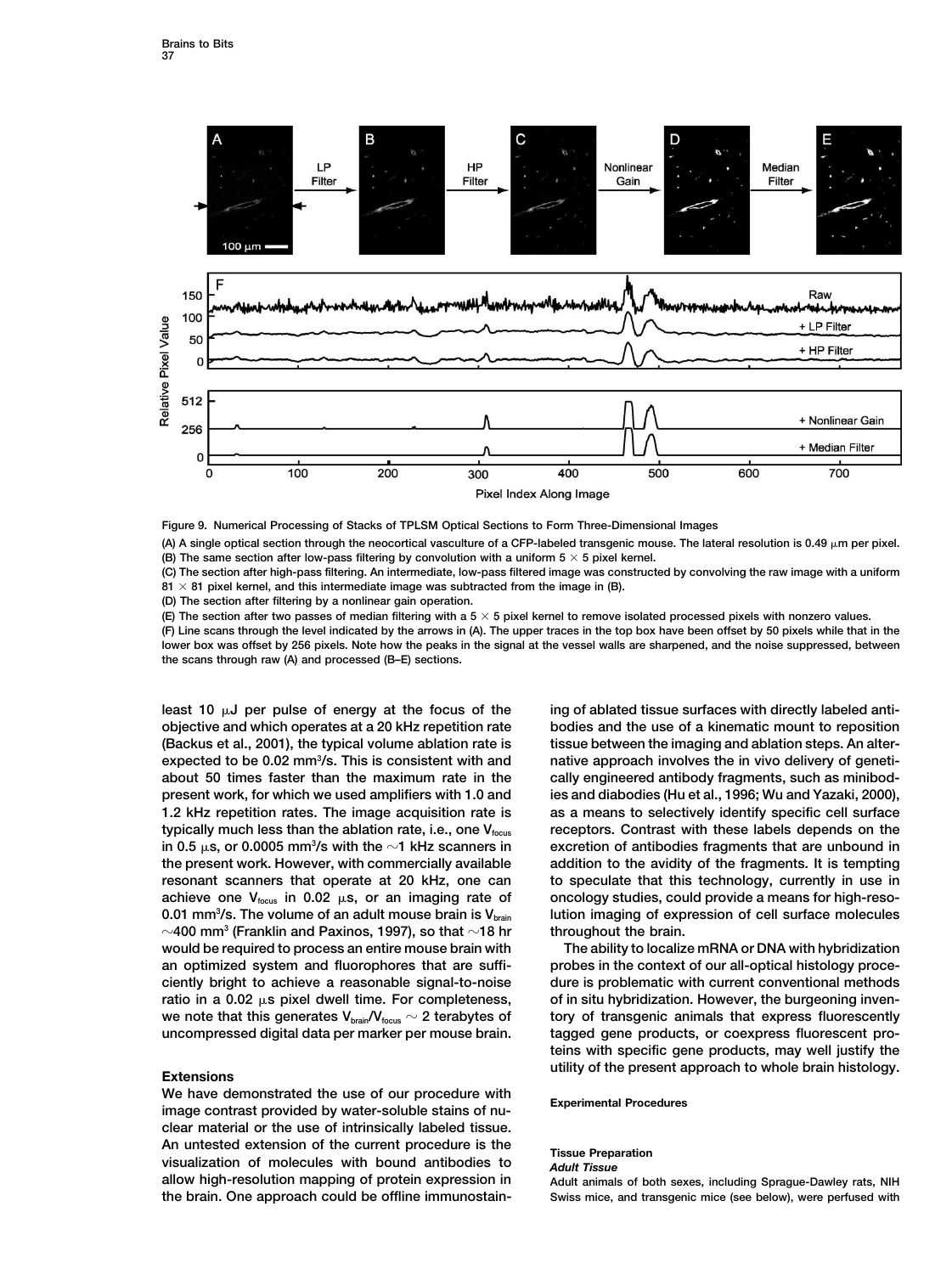The typical perfusion volumes were 0.5 ml per gram animal and flow an energy of up to 400  $\mu$ J and have a smooth spatial profile. rates were 20 ml/min. The extracted brain was maintained in an Polarization optics are used to bring both the amplified, ablation **artificial cerebral spinal fluid (Kleinfeld and Delaney, 1996) that was beam and the unamplified, imaging beam into the same microscope. chilled to 7C and was used immediately for the ablation and A polarizing beamsplitter cube is inserted between the tube lens imaging procedure. For the case of fixed tissue, the PBS perfusion and objective in the microscope at an orientation that allows the paraformaldehyde (PFA) in PBS. The extracted brain was stored in ses through a halfwave plate to make its polarization orthogonal to 4% PFA in PBS for postfixation. Blocking of the tissue was done the imaging beam and is directed off of the polarizer and aligned with a mounted razor blade. to be collinear with the imaging beam. The energy of the amplified**

**mice that were sacrificed with pentobarbital (50 mg per g mouse). gence of both the imaging and ablating beams. Fine adjustment of The uteri were removed to an ice-cold solution of PBS and individual these telescopes and the alignment allows the focus of the imaging mice were dissected, transcardially perfused with PBS followed by and ablation beams to be made coincident. The ablation beam 4% PFA in PBS, and stored in fixative prior to photo-ablation. typically overfills the back aperture of the objective, while the im-***Transgenic Mice* **aging beam just fills the aperture.**

**Neuronal architecture was imaged in mouse strain B6.Cg-TgN(thy1-** *Cutting* **YFPH)2Jrs (Feng et al., 2000), a transgenic animal with a mosaic All tissue ablations, with the exception of the fine channels in cortical expression of YFP in central neurons (No. 003782, The Jackson tissue shown in Figure 3D, were carried out in an aqueous environ-Laboratory, Bar Harbor, ME). Cortical vasculature was imaged in a ment. Fixed tissue ablations were carried out under a 1 to 3 mm novel strain of transgenic mice that expressed the fluorescent chi- layer of PBS that maintained the moisture of the tissue sample and, meric protein, yellow cameleon 3.0 (YC-3.0). Yellow cameleon 3.0 for the case of water-immersion objectives, formed a continuous is a tandem fusion of an enchanced cyan-emitting mutant of the layer with the lens. Hydrolysis bubbles, a byproduct of ablation in green fluorescent protein, a mutant calmodulin, the calmodulin bind- aqueous media (Noack et al., 1998; Schaffer et al., 2002), were ing peptide M13, and an enhanced yellow-emitting green fluorescent removed by routinely breaking and reforming the aqueous contact protein (Miyawaki et al., 1997). The mutation of the calmodulin tuned with the objective. All cutting was at room temperature. In contrast,** the Ca<sup>2+</sup> affinity of cameleon to be a sensitive indicator of free Ca<sup>2+</sup> for fresh tissue the ablations were carried out in ACSF and main**concentrations in the vicinity of 1 M. We formed transgenic mice tained between 7C and 10C by chilled-water heat-exchange. that express YC-3.0 by the introduction of the gene that encodes Lastly, for the single case of nonaqueous ablation (Figure 3D), the YC-3.0, along with the β actin and cytomegalovirus promoters. The tissue was maintained at high humidity by partially enclosing the founders of the line were the hybrid mouse strain C57Bl/6J. We ablation chamber and purging it with air that was humidified through observed mosaic expression of the fluorescent proteins in a manner an aqueous bubbling chamber. that was consistent across multiple animals and generations. For Ablation involved gating the amplified laser pulses onto the samthe present work, we exploit the preferential labeling of vasculature ple and translating the sample underneath the objective. Positioning in the neocortex and Purkinje cells in the cerebellum. was controlled by an X-Y computer-driven motorized translation**

**on a Ti:Sapphire regenerative amplifier of local design that produced Visualization** To a suration, sou nm wavelength pulses with up to 300 pJ energy<br>
at a 1.2 kHz repetition rate (Salin et al., 1991). The pulse energy<br>
that was delivered to the sample was controlled with the ligid<br>
combination of a halfwa **splitters. A two-lens telescope was used to adjust the diameter of orange (no. H-110, Molecular Probes) to emphasize the somata.**

**Tissue reconstruction studies (Figures 7 and 8) were carried out applied for 3 min followed by 4 to 5 brief washes with PBS. The** in a composite facility (Figure 2C). A commercially available Ti:Sap-<br>phire femtosecond laser oscillator (Mira 900-F pumped by a Verdi<br>HCI in deionized water. This stain was also bath applied for 3 min **V10, Coherent Inc., Santa Clara, CA) that provides the pulses used followed by 5 brief washes with PBS. for two-photon fluorescence imaging is also used to generate seed** *Imaging***<br>pulses that are amplified to higher energy for the ablation. A pulse** *Ontical* **picker, based on a pair of crossed polarizers with a Pockel's cell two-photon laser scanning microscope of local design (Tsai et al.,**

**technique (Backus et al., 1998; Strickland and Mourou, 1985). Briefly, for which we used a 100 magnification, 1.0 NA water immersion seed pulses are first stretched over time using a dispersive delay objective (Olympus America, Inc., Melville, NY). Software control of** reflective design and increases the duration of the pulses from 120 **fs to approximately 100 ps. These stretched pulses are then directed tus has been incorporated into the microscope, as shown schematito a three-mirror ring-shaped Ti:Sapphire multipass amplifier cally in Figure 2C. This scheme allows for the iterative processing (Backus et al., 1997, 2001). The amplifier crystal is pumped at 1 kHz of tissue while maintaining absolute tissue coordinates. For practical with 11 mJ, 532 nm pulses from a diode-pumped Nd:YAG laser reasons, samples used for the optimization studies (Figures 3–6) region of the crystal eight times and extract energy in each pass. imaging set-ups that were separated by 10 m. The pulses are then sent through a spatial filter and directed to a dual grating compressor where the dispersion added to the pulse Immunostaining in the stretcher, as well as the dispersion caused by propagation In preparation for immunostaining, photo-ablated tissue was stored through the optics in the amplifier, is removed. The pulses that in fixative and then cryoprotected with 30% (w/v) sucrose in phos-**

**phosphate-buffered saline (PBS) for the generation of fresh tissue. emerge from the amplifier are approximately 120 fs in duration with**

imaging beam to pass through (Figure 2C). The ablation beam pas-**Neonatal Tissue laser pulses is controlled with neutral density filters. A pair of tele-Tissue from day E14 to E15 mouse pups was obtained from pregnant scopes located before the microscope controls the size and diver-**

**stage (no. 1035LT-DC2/E1000AS with Unidex 11 controller, Aero-**Ablation Techniques<br>Source and planes.<br>Source and planes.<br>Optimization studies (Figures 3 to 6) were carried out with separate and particular and planes.<br>Optimization studies (Figures 3 to 6) were carried out with separate

**the beam so that it overfilled the back aperture of the objective. The 5-hexadecanoylamino-fluorescein was prepared as a 50 M Final pulse energies are reported for the focus of the objective. solution in 1% (v/v) ethanol in ACSF solution. The stain was bath HCI** in deionized water. This stain was also bath applied for 3 min

**Optical sectioning of all samples was performed with an upright between them, currently selects one out of every 76,000 pulses for 2002). We used a 40 magnification, 0.80 NA water immersion obamplification to form a 1 kHz pulse train. jective (Carl Zeiss, Inc., Thornwood, NY) to obtain all data, with the** exception of the high-magnification embryonic image (Figure 5F), the microscope and data acquisition utilized code that was written in LabView<sup>™</sup> (National Instruments, Austin, TX). An ablation apparawere placed in a kinematic mount and moved between ablation and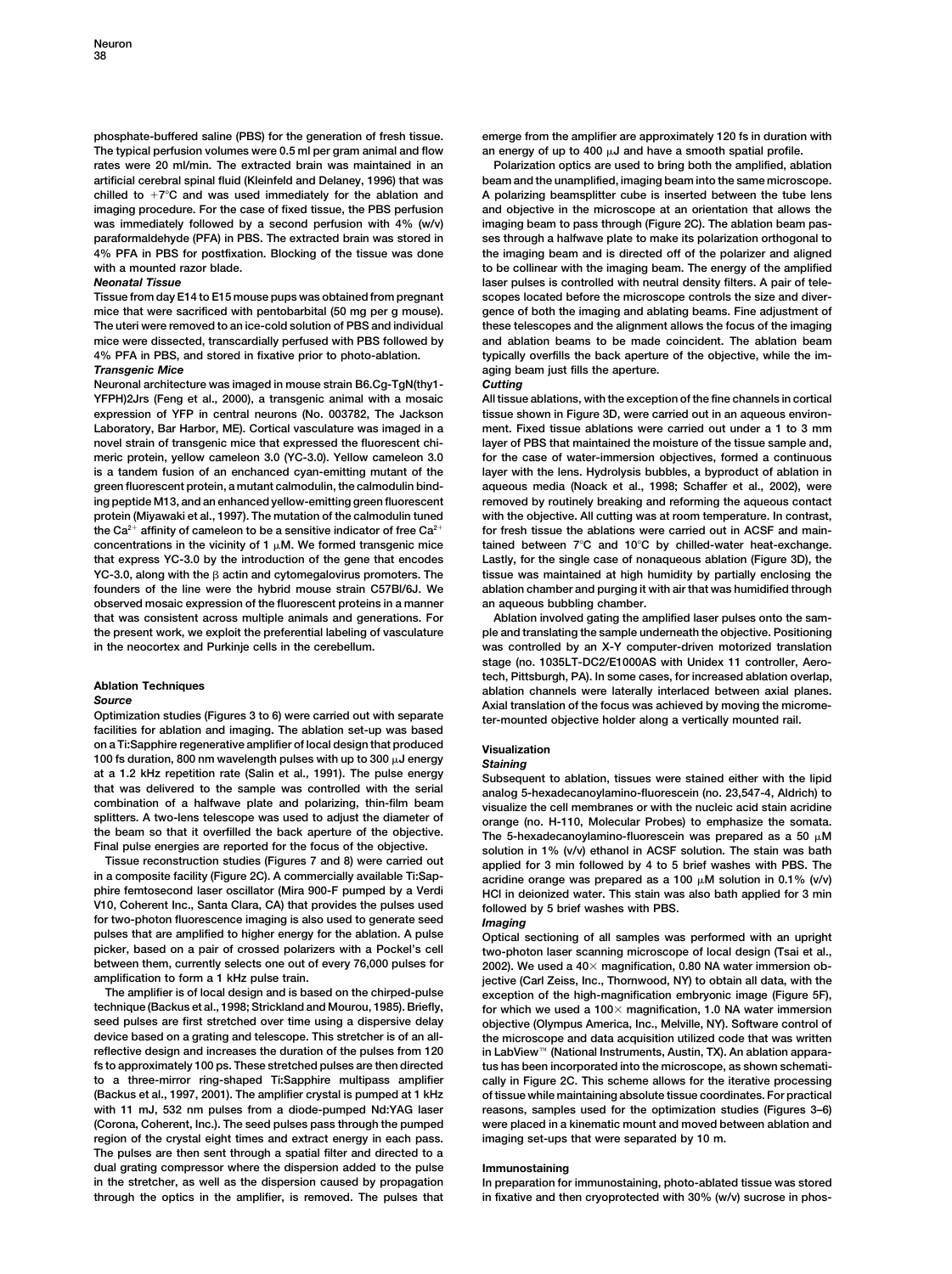**phate buffer. The tissue was sectioned on a freezing sliding micro- pixels set to zero. The fourth and final step was to apply a double tome along a saggital plane that ran perpendicular to the optically median filter, using a 5 5 square kernel of pixels, as a means to cut surface. The sample thickness was 25 m. smooth edges, fill small voids, i.e., areas of low pixel value sur-**

**(1:1000 dilution) (AB151, Chemicon, Temecula, CA) in antibody dilu- For volumetric realization, the processed image stack was rendered ent comprised of 5% (v/v) serum (S1000, Vector Laboratories, Burl- with the use of a ray-casting algorithm (XVOLUME, Interactive Disingame, CA), 1% (v/v) triton X-100 detergent (T-8787, Sigma), and play Language, Research Systems Inc., CO). 0.1% (w/v) sodium azide. After 5 washes in PBS, the sections were The volume fraction associated with the reconstructed vasculatransferred to biotinylated peroxidase-conjugated secondary anti- ture (Figure 8E) was estimated from the processed stack of sections body (1:1000 dilution) (BA-1000; Vector Laboratories) in antibody with the assumption that bright voxels are associated with blood diluent for 2 hr. Sections were again washed and next transferred to vessel walls. We applied a threshold to each voxel to create a binary an avidin-biotin solution (PK-6100; Vector Laboratories). The bound image that indicated the likely locations of the vessel walls. We then complex was visualized with diaminobenzodine (SK-4100; Vector filled all voids, i.e., areas that are completely surrounded by vessel Laboratories). The sections were mounted on gelatin-coated slides, walls. The resulting processed image indicates both vessel walls dehydrated through graded alcohols into xylenes, and cover-slipped and interior, from which we compute the fraction of voxels that are with DPX synthetic resin mounting media (36029F, Gallard-Schle- associated with blood vessels and blood. singer, Garden City Long Island).**

### **Determination of Surface Smoothness**

**out on tissue samples that were physically sectioned with either energy of the incident pulses and a phenomenological value for** ultrashort laser pulses, a Vibratome<sup>1M</sup> (System 1000 with no. 121-4 **blade, Ted Pella, Inc., Redding, CA), or a cryostat (Jung FrigoCut standard texts (Yariv, 1985) that the intensity for a Gaussian beam knife from Microm, Walldorf, Germany). The sectioned surface was then stained by bath application of the lipid analog 5-hexadecanoyl- l(r,z,t) <sup>2</sup>amino-fluorescein, as described above, and transected with a** mounted razor blade along a plane perpendicular to the sectioned<br>surface. The tissue was then mounted so that TPLSM could be used<br>to acquire optical sections that included successive scans through<br>energy per pulse is **the razor cut surface. We typically acquired scans in 0.5 m axial** intervals throughout a depth 50  $\mu$ m into the tissue.

**We focused on square regions, typically 200 200 pixels in size, that were centered on the laser-cut surface. The data were pro- The relevant parameterization for cutting is the fluence, cessed to extract a cross-section of the physical cut, from which** we estimated the root-mean-square (RMS) variation in the height We estimated the root-mean-square (HMS) variation in the neight  $F(r,z) = \int dt \, |(r,z,t) = 2\left|\frac{E}{\pi W^2(z)}\right] e^{-2t^2/w^2(z)}$ . **low-pass filtered by convolution with a 3 3 pixel kernel. Second, we fit step functions to each of 200 lines of pixels that passed The dependence of the fluence on the axial distance** *z* **is simplified** through the cut. The high and low values of the step were defined for the paraxial approximation, valid for NA  $<<$  n where n is the as the median values of the tissue fluorescence versus unlabeled index of refraction (n = **as the median values of the tissue fluorescence versus unlabeled index of refraction (n 1.3 for saline), i.e., void, respectively. The position of the steps defined the height variations of the physical step along a 200 pixel line. Finally, the standard deviation was calculated from these variations, and the results for all sections were compiled together to generate a single standard deviation value, denoted δz<sub>RMS</sub>.** 

Individual optical sections (Figure 9A) were filtered to suppress noise and enhance contrast. The intensities of the separate sections were  $z_T = w_0 \left(\frac{n}{NA}\right) \sqrt{\epsilon - 1}$ , **volved four steps. First, the background noise, which was approxi**mately white and Gaussian, was effectively suppressed by low-pass **filtering.** We chose a 5  $\times$  5 pixel (0.49  $\mu$ m/pixel) square averaging  $\frac{1}{2}$  and that was convolved with the data in each section, and we do requires  $\epsilon > 1$ . The ablation volume with the focal plane at the kernel that was convolved with the focal plane at the used reflection boundaries used reflecting boundaries to minimize edge effects (Figures 9B and **9F). Second, the nonuniformity within each section was corrected** by high-pass filtering (Figures 9C and 9F). This operation involved **subtraction of a heavily low-pass filtered version of the section, i.e., 81 81 pixel averaging kernel with reflecting boundaries, from the unfiltered data. Third, normalization of the data, along with suppres sion of the noise, was accomplished by a nonlinear mapping of the form**

$$
x \leftarrow \begin{cases} 0 & \text{if} & x \leq \theta \\ G\,\frac{(x-\theta)}{max(x)} & \text{if} & \theta \leq x < \theta + G^{-1} \,max(x), \\ 1 & \text{if} & x > G + \theta \end{cases}
$$

where x is the value of the pixel,  $\theta$  is the noise level ( $\theta$  = 5 for our **8-bit data), and G** is a gain factor (G = 4.0 for the present data sets)  $\begin{array}{ccc}\nV & \longrightarrow \\
\leftarrow & \leftarrow & \leftarrow \\
\text{(Figures 9D and 9F). The resulting images have a large portion of\n\end{array}$ 

**The tissue sections were incubated for 2 days at room tempera- rounded by larger areas of high pixel value, and remove isolated** bright spots, i.e., small areas of nonzero values (Figures 9E and 9F).

### **Appendix**

**The analysis of surface smoothness (Figures 3E–3G) was carried We can estimate the volume of the ablated material in terms of the** the threshold fluence of ablation (Figures 3A and 3B). Noting from that propagates along the *z* axis, I(r, *z*, t), can be written in the form

$$
I(r,z,t) = 2\left(\frac{P(t)}{\pi w^2(z)}\right) e^{-2r^2/w^2(z)},
$$

$$
E = \int_{-\infty}^{\infty} dt \int_{0}^{\pi} r dr \int_{-\pi}^{\pi} d\theta \, I(r, 0, t).
$$

$$
F(r,z) = \int_{-\infty}^{\infty} dt \, I(r,z,t) = 2 \left[ \frac{E}{\pi w^2(z)} \right] e^{-2r^2/w^2(z)}
$$

$$
w(z) = w_0 \sqrt{1 + \left(\frac{NA}{n} \frac{z}{w_0}\right)^2},
$$

for which  $w_0 = \lambda/(\pi NA)$  is the radius of a diffraction limited spot at the focus. We denote the threshold value of the fluence at the focus **as F<sub>T</sub>. The extent of the ablated region along the** *z* **axis, denoted**  $z_T$ **, <b>Volume Reconstruction is the ablated from FT** *is the state of the ablated region along the z axis, denoted z<sub>T</sub>***,** is found from  $F_T = 2[E/[\pi w^2(z_T)],$  for which

$$
z_T = w_0 \left(\frac{n}{NA}\right) \sqrt{\varepsilon - 1},
$$

where  $\epsilon = (2E)/(\pi w_0^2 F_T)$  is the normalized energy per pulse and abla-

$$
V = \int_{-2}^{0} dz \pi r^{2}(z)
$$
  
=  $\frac{\pi}{2} \left( \frac{n}{NA} \right) w_{0}^{x} \int_{0}^{x_{+}} dx (1 + x^{2}) ln \left( \frac{1 + x_{1}^{2}}{1 + x^{2}} \right)$ 

where  $r(z)$  is the radius for which the fluence of the beam equals  $F_T$ , **and we inverted the expression for F(r,z) and normalized the integration variable, with**  $X_T = \sqrt{\epsilon - 1}$ **. Although the integral can be done exactly, extrapolation beyond the threshold fluence is appropriate only for small values of**  $x<sub>T</sub>$  **or, equivalently, for**  $\epsilon$  **close to 1. We find**

$$
V \xrightarrow[\varepsilon \approx 1]{} \left(\frac{\pi}{9}\right) \left(\frac{n}{NA}\right) w_0^3 (\varepsilon - 1)^{3/2},
$$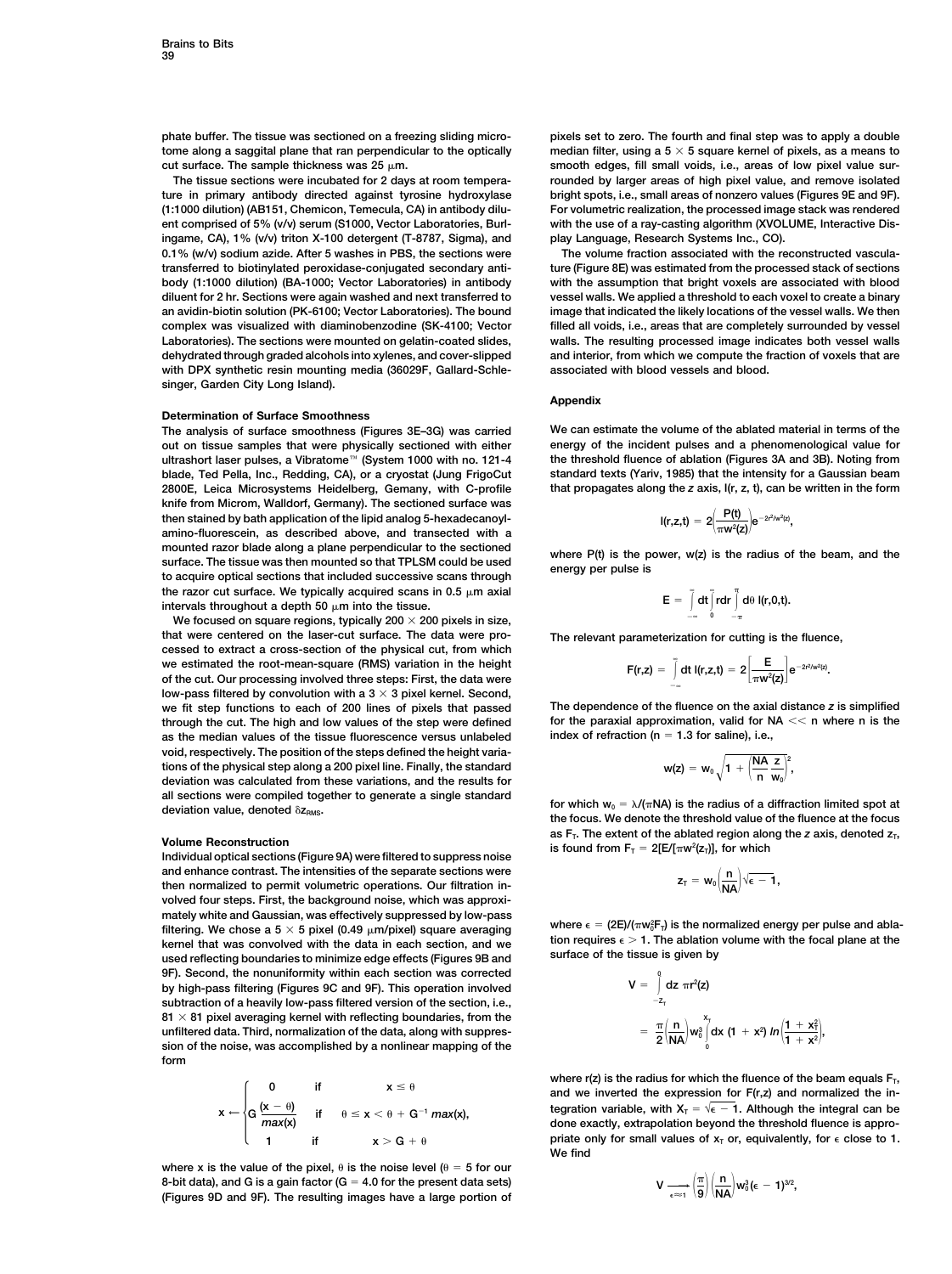which corresponds to an ellipsoidal crater of height  $z_T$  and radius **D.R. (1993). Precise ablation of skin with reduced collateral damage** 

$$
r_T = w_0 \sqrt{(\epsilon - 1)/6}
$$
, with  $z_T/r_T = \sqrt{6} \left(\frac{n}{NA}\right) \approx 6$  to 16

**for the objectives used in our study. At high energies, i.e., 1, intrashort laser pulses. Phys. Med. Biol.** *44***, N119–N127. or for focal planes deep to the surface of the tissue, one needs to Grutzendler, J., Kasthuri, N., and Gan, W.B. (2002). Long-term dentake into account the decrement in energy as the pulse propagates** dritic spine stability in the adult cortex. Nature 420, 812–816.<br> **Harrison B.V. Harel N. Panesar, L. and Mount, B.J. (2002).** 

We dedicate this paper to the memory of our colleague, Kent Wilson,<br>who sparked this collaborative effort. We thank Jerold Chun for the<br>use of his cryostat, Earl Dolnick and Allen White for assistance with<br>instrumentation, tion, and Harvey Karten for expert instruction on photomicroscopy.<br>We further thank Coherent, Inc. and Olympus America, Inc., for the Juhasz, T., Loesel, H.L., Kurtz, R.M., Horvath, C., Bille, J.F., and<br>Ioan of equipment. **Mourou, G. (1999). Corneal refractive surgery with femtosecond la- loan of equipment. This work was supported by awards from the Burroughs Wellcome Fund (La Jolla Interfaces in Science training award to C.B.S.), the David and Lucille Packard Foundation (D.K.), Kleinfeld, D., and Delaney, K.R. (1996). Distributed representation the Howard Hughes Medical Institute (R.Y.T.), the National Institutes of vibrissa movement in the upper layers of somatosensory cortex research grants NS/041096 to D.K. and NS/27177 to R.Y.T.), and erratum (1997).** *378***, 594.** the National Science Foundation (POWRE grant 0074776 to B.F.<br>and research grant DBI/9987257 to J.A.S.). Kleinfeld, D., Mitra, P.P., Helmchen, F., and Denk, W. (1998). Fluctua-<br>tions and stimulus-induced changes in blood fl

**breakdown in dielectrics. Phys. Rev. Lett.** *<sup>80</sup>***, 4076–4079. Ashcom, J.B., Schaffer, C.B., and Mazur, E. (2002). Numerical aper**ture dependence of damage and white light generation from femtocal Applications of Ultrafast and Free-Electron Lasers (San Jose, the fetal monkey: analysis. The fetal and Free-Electron Lasers (San Jose, the fetal monkey: analysis. T. 27–39. **CA: International Society for Optical Engineering), pp. 107-111.** 

 $n$ ane, M.M. (1997). 0.2-TW laser system at 1 kHz. Opt. Lett. 22,

Backus, S., Durfee, C.G., III, Murnane, M.M., and Kapteyn, H.C. **Elect.** 32, 1717–1722.<br>(1998) High nower ultrafast lasers Bey Sci. Instrum 69 1207–1223 Loesel, F.H., Fischer, J.P., Gotz, M.H., Horvath, C., Juhasz, T.,

Backus, S., Bartels, R., Thompson, S., Dollinger, R., Kapteyn, H.C.,<br>and Murnane, M.M. (2001). High-efficiency, single-stage 7-kHz high-<br>average-power ultrafast laser system. Opt. Lett. 26, 465–467.<br>Repturber F. Science F.

Bestvater, F., Spiess, E., Stobrawa, G., Hacker, M., Feurer, T., Por-<br>
wol, T., Berchner-Pfannschmidt, U., Wotzzlaw, C., and Acker, H.<br>
(2002). Two-photon fluorescence absorption and emission spectra<br>
of dyes relevant for

**Du, D., Liu, G., Korn, G., Squier, J., and Mourou, G. (1994). Laser- 882–885.** induced breakdown by impact ioization in SiO<sub>2</sub> with pulse widths Momma, C., Chichkov, B.N., Nolte, S., von Alvensleben, F., Tunner-<br>mann A. Welling H. and Wellegebausen, B. (1996). Short-pulse

**histological sections: past, present, and future. Adv. Anat. Pathol. Motti, E.D., Imhof, H.-G., and Yasargil, M.G. (1986). The terminal**

**Feng, G., Mellor, R.H., Bernstein, M., Keller-Peck, C., Nguyen, Q.T., of corrosion casts. J. Neurosurg.** *65***, 834–846. Wallace, M., Nerbonne, J.M., Lichtman, J.W., and Sanes, J.R. (2000). Neev, J., Da Silva, L.B., Feit, M.D., Perry, M.D., Rubenchik, A.M., Imaging neuronal subsets in transgenic mice expressing multiple and Stuart, B.C. (1996). Ultrashort pulse lasers for hard tissue abla-**

**Franklin, K.B.J., and Paxinos, G. (1997). The Mouse Brain in Stereo- Noack, J., Hammer, D.X., Noojin, G.D., Rockwell, B.A., and Vogel,**

**Frederickson, K.S., White, W.E., Wheeland, R.G., and Slaughter, laser-induced breakdown in water. J. Appl. Phys.** *83***, 7488–7495.**

**using the femtosecond-pulsed, terawatt titanium-sapphire laser.**  $Arch.$  Dermatol.  $129, 989-993.$ 

**Goetz, M.H., Fischer, S.K., Velten, A., Bille, J.F., and Strum, V. (1999). Computer-guided laser probe for ablation of brain tumours with**

**into the sample and creates a plasma. Harrison, R.V., Harel, N., Panesar, J., and Mount, R.J. (2002). Blood capillary distribution correlates with hemodynamic-based functional Acknowledgments imaging in cerebral cortex. Cereb. Cortex** *<sup>12</sup>***, 225–233.**

**of Health (training grant PHS/33201A/T32MH20002 for P.S.T. and revealed with voltage sensitive dyes. J. Comp. Neurol.** *375***, 89–108;**

**vidual capillaries in layers 2 through 4 of rat neocortex. Proc. Natl. Received: January 17, 2003 Acad. Sci. USA** *95***, 15741–15746; erratum (1999).** *96***, 8307c.**

Revised: May 16, 2003<br>Accepted: June 6, 2003<br>Published: July 2, 2003<br>Published: July 2, 2003<br>Published: July 2, 2003

**Lenzner, M., Kruger, J., Sartania, S., Cheng, Z., Spielmann, C., References Mourou, G., Kautek, W., and Krausz, F. (1998). Femtosecond optical**

second laser pulses in bulk fused silica. In Commercial and Biomedi-<br>
cal Applications of Ultrafast and Free-Electron Lasers (San Jose. **the fetal monkey:** an ultrastructural immunoperoxidase analysis. J.

**Backus, S., Durfee, C.G., III, Mourou, G., Kapteyn, H.C., and Mur- Loesel, F.H., Niemez, M.H., Bille, J.F., and Juhasz, T. (1996). Laserdence on the pulse duration: experiment and model. IEEE J. Quant. 1256–1258.**

**Loesel, F.H., Fischer, J.P., Gotz, M.H., Horvath, C., Juhasz, T., (1998). High power ultrafast lasers. Rev. Sci. Instrum.** *69***, 1207–1223.**

Cooper, J.R., Bloom, F.E., and Roth, R.H. (1996). The Biochemical<br>Basis of Neuropharmacology (New York: Oxford University Press).<br>Denk, W., and Svoboda, K. (1997). Photon upmanship: why<br>multiphoton imaging is more than a g

Miyawaki, A., Llopis, J., Heim, R., McCaffery, J.M., Adams, J.A.,<br>Denk, W., Strickler, J.H., and Webb, W.W. (1990). Two-photon laser Ikura, M., and Tsien, R.Y. (1997). Fluorescent indicators for Ca2+<br>scanning fluorescence

**from 7 ns to 150 fs. Appl. Phys. Lett.** *64***, 3071–3073. mann, A., Welling, H., and Wellegehausen, B. (1996). Short-pulse Eltoum, I.A., Siegal, G.P., and Frost, A.R. (2002). Microdissection of laser ablation of solid targets. Opt. Commun.** *129***, 134–142.**

*9***, 316–322. vasculature bed in the superficial cortex of the rat: an SEM study**

**spectral variants of GFP. Neuron** *28***, 41–51. tion. IEEE J. Select. Top. Quant. Elect.** *2***, 790–800.**

**taxic Coordinates (San Diego, CA: Academic Press). A. (1998). Influence of pulse duration on mechanical effects after**